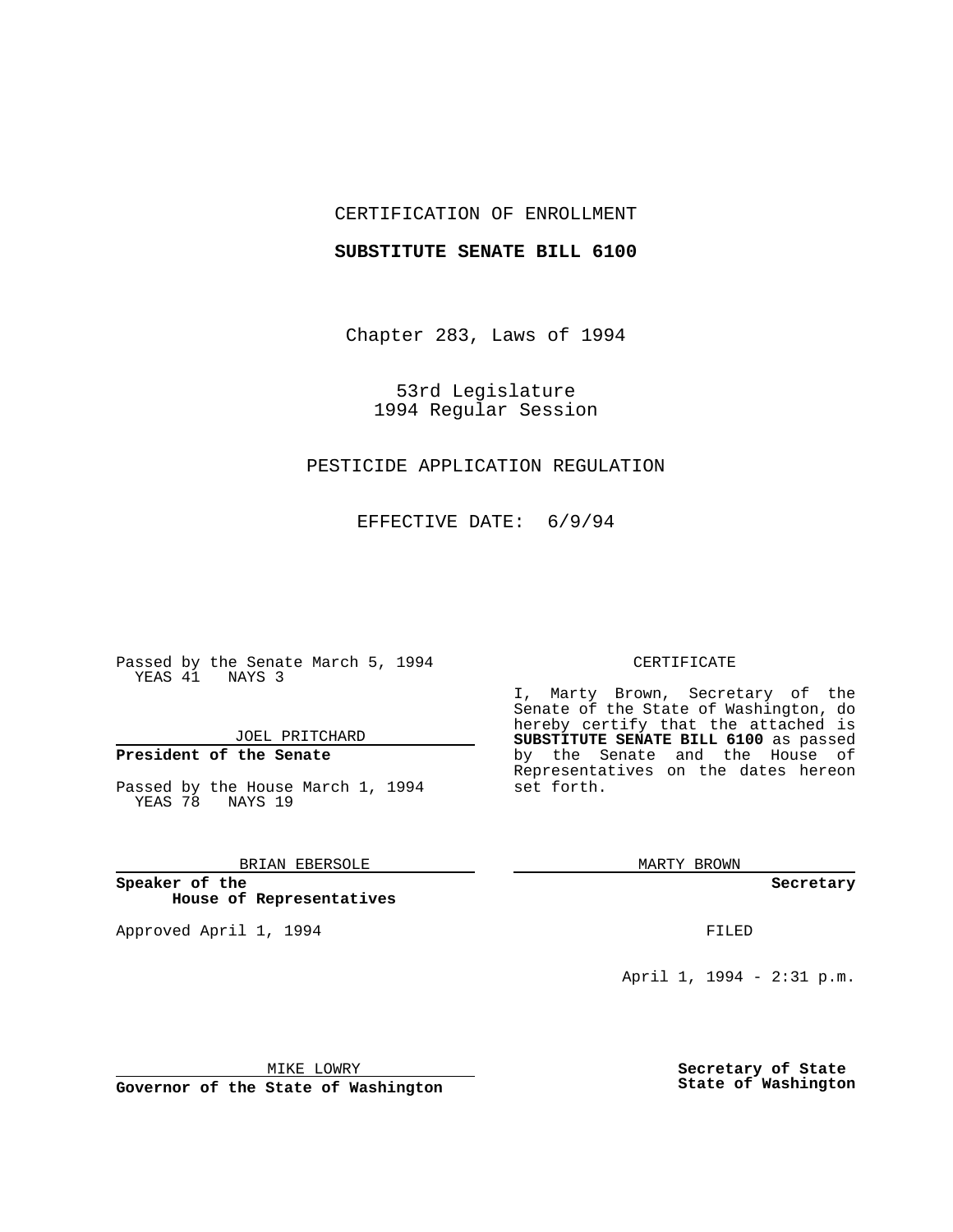# **SUBSTITUTE SENATE BILL 6100** \_\_\_\_\_\_\_\_\_\_\_\_\_\_\_\_\_\_\_\_\_\_\_\_\_\_\_\_\_\_\_\_\_\_\_\_\_\_\_\_\_\_\_\_\_\_\_

\_\_\_\_\_\_\_\_\_\_\_\_\_\_\_\_\_\_\_\_\_\_\_\_\_\_\_\_\_\_\_\_\_\_\_\_\_\_\_\_\_\_\_\_\_\_\_

AS AMENDED BY THE HOUSE

Passed Legislature - 1994 Regular Session

#### **State of Washington 53rd Legislature 1994 Regular Session**

**By** Senate Committee on Agriculture (originally sponsored by Senators M. Rasmussen, Newhouse, Snyder, Prentice and Fraser; by request of Department of Agriculture)

Read first time 1/20/94.

 AN ACT Relating to pesticide application regulation; amending RCW 17.21.020, 17.21.030, 17.21.060, 17.21.065, 17.21.070, 17.21.080, 17.21.100, 17.21.110, 17.21.122, 17.21.126, 17.21.128, 17.21.129, 17.21.130, 17.21.132, 17.21.134, 17.21.150, 17.21.160, 17.21.170, 17.21.180, 17.21.190, 17.21.200, 17.21.203, 17.21.220, 17.21.230, 17.21.240, 17.21.260, 17.21.280, 17.21.290, 17.21.360, 17.21.400, 17.21.410, 17.21.420, and 17.21.910; reenacting and amending RCW 17.21.050; adding a new section to chapter 17.21 RCW; and prescribing penalties.

BE IT ENACTED BY THE LEGISLATURE OF THE STATE OF WASHINGTON:

 **Sec. 1.** RCW 17.21.020 and 1992 c 176 s 1 are each amended to read as follows:

 Unless the context clearly requires otherwise, the definitions in this section apply throughout this chapter.

 (1) "Agricultural commodity" means any plant or part of a plant, or animal, or animal product, produced by a person (including farmers, ranchers, vineyardists, plant propagators, Christmas tree growers, aquaculturists, floriculturists, orchardists, foresters, or other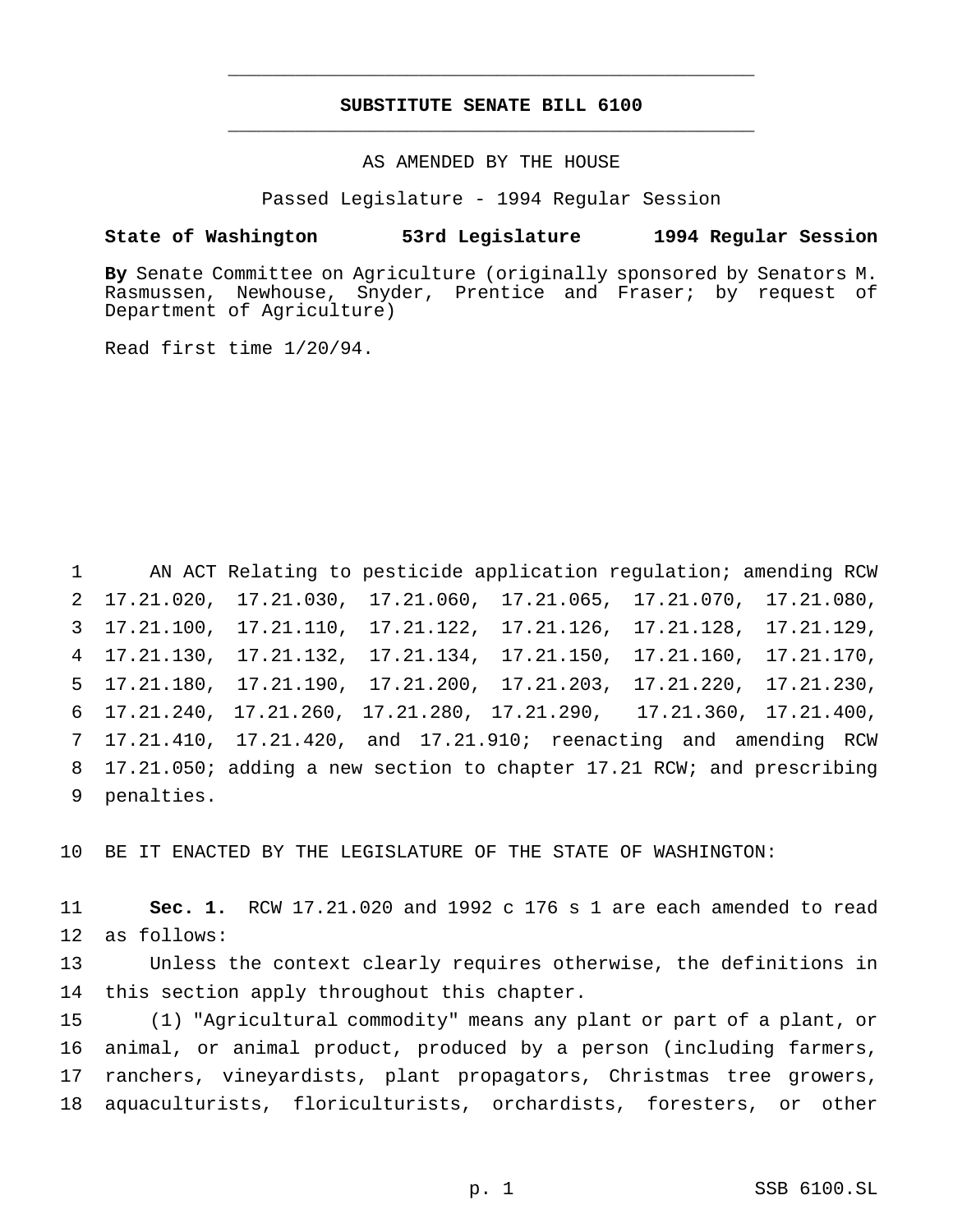comparable persons) primarily for sale, consumption, propagation, or other use by people or animals.

 (2) "Agricultural land" means land on which an agricultural commodity is produced or land that is in a government-recognized conservation reserve program. This definition does not apply to private gardens where agricultural commodities are produced for personal consumption.

 (3) "Apparatus" means any type of ground, water, or aerial equipment, device, or contrivance using motorized, mechanical, or pressurized power and used to apply any pesticide on land and anything that may be growing, habitating, or stored on or in such land, but shall not include any pressurized handsized household device used to apply any pesticide, or any equipment, device, or contrivance of which the person who is applying the pesticide is the source of power or energy in making such pesticide application, or any other small equipment, device, or contrivance that is transported in a piece of equipment licensed under this chapter as an apparatus.

 $((+3))$   $(4)$  "Arthropod" means any invertebrate animal that belongs to the phylum arthropoda, which in addition to insects, includes allied 20 classes whose members are wingless and usually have more than six legs; for example, spiders, mites, ticks, centipedes, and isopod crustaceans.  $((+4))$   $(5)$  "Certified applicator" means any individual who is licensed as a commercial pesticide applicator, commercial pesticide operator, public operator, private-commercial applicator, demonstration and research applicator, or certified private applicator, or any other

 individual who is certified by the director to use or supervise the use 27 of any pesticide which is classified by the EPA or the director as a 28 restricted use pesticide ((<del>or by the state as restricted to use by</del> 29 certified applicators only)).

30  $((+5))$   $(6)$  "Commercial pesticide applicator" means any person who engages in the business of applying pesticides to the land of another.

 $((+6))$   $(7)$  "Commercial pesticide operator" means any employee of a commercial pesticide applicator who uses or supervises the use of any pesticide and who is required to be licensed under provisions of this chapter.

36  $((+7))$   $(8)$  "Defoliant" means any substance or mixture of substances intended to cause the leaves or foliage to drop from a plant with or without causing abscission.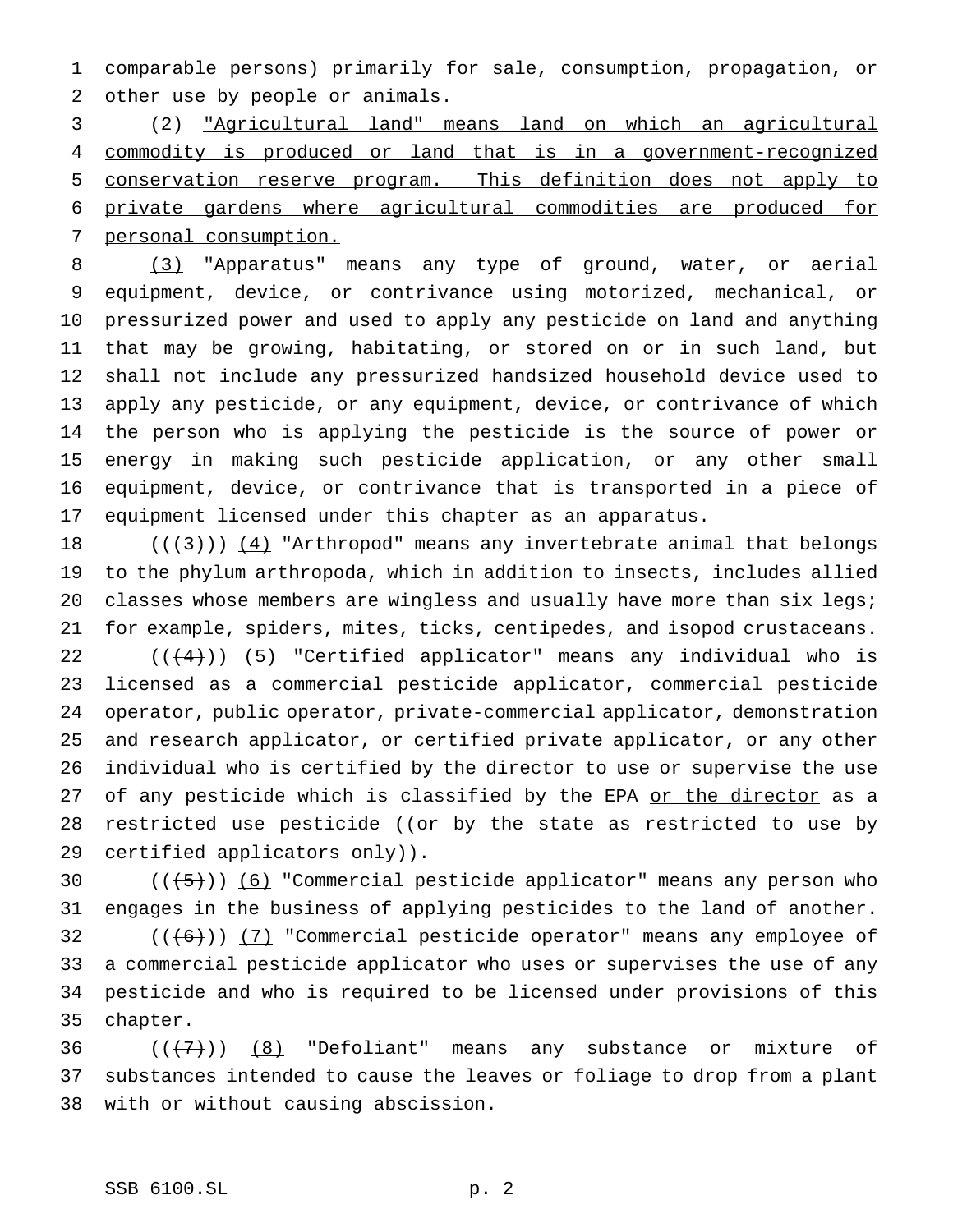1 (((8)) (9) "Department" means the Washington state department of agriculture.

  $((+9))$   $(10)$  "Desiccant" means any substance or mixture of substances intended to artificially accelerate the drying of plant tissues.

 $((+10))$  (11) "Device" means any instrument or contrivance intended 7 to trap, destroy, control, repel, or mitigate pests( $(-$ or to destroy, control, repel, or mitigate fungi, nematodes, or such other pests, as 9 may be designated by the director)), but not including equipment used for the application of pesticides when sold separately from the pesticides.

 $((+11))$   $(12)$  "Direct supervision" by certified private applicators shall mean that the designated restricted use pesticide shall be applied for purposes of producing any agricultural commodity on land owned or rented by the applicator or the applicator's employer, by a competent person acting under the instructions and control of a certified private applicator who is available if and when needed, even though such certified private applicator is not physically present at the time and place the pesticide is applied. The certified private applicator shall have direct management responsibility and familiarity of the pesticide, manner of application, pest, and land to which the pesticide is being applied. Direct supervision by all other certified 23 applicators means direct on-the-job supervision and shall require that 24 the certified applicator be physically present at the application site 25 and that the person making the application be in voice and visual contact with the certified applicator at all times during the application. Direct supervision of an aerial apparatus means the pilot of the aircraft must be appropriately certified.

29  $((+12))$   $(13)$  "Director" means the director of the department or a duly authorized representative.

31 (( $(13)$ )) (14) "Engage in business" means any application of pesticides by any person upon lands or crops of another.

33  $((+44))$   $(15)$  "EPA" means the United States environmental protection agency.

35  $((+15))$   $(16)$  "EPA restricted use pesticide" means any pesticide 36 ((with restricted uses as)) classified for restricted use by the administrator, EPA.

38  $((+16))$  (17) "FIFRA" means the federal insecticide, fungicide and rodenticide act as amended (61 Stat. 163, 7 U.S.C. Sec. 136 et seq.).

p. 3 SSB 6100.SL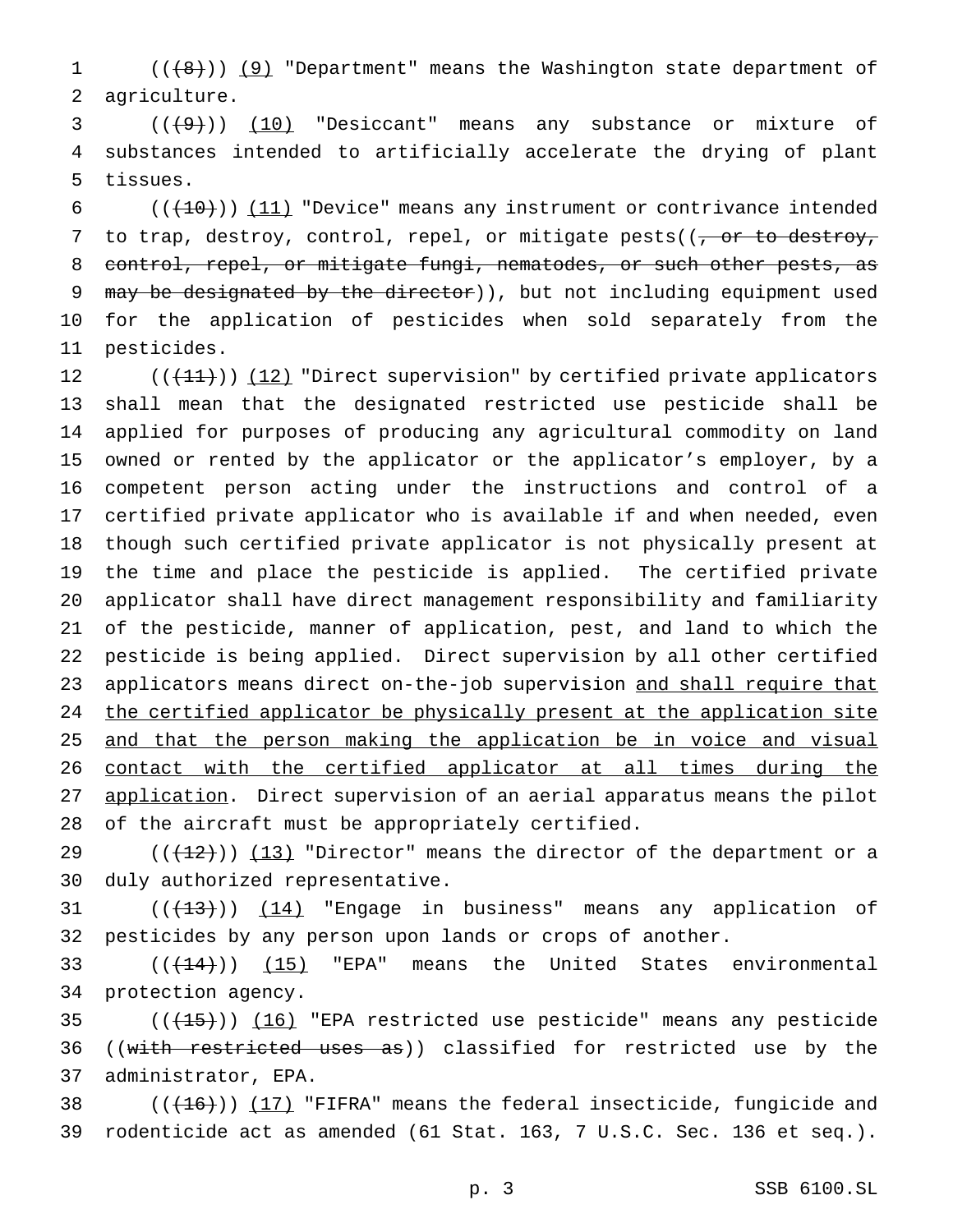1 (( $\left(\frac{17}{1}\right)$ ) (18) "Fumigant" means any pesticide product or combination 2 of products that is a vapor or gas or forms a vapor or gas on 3 application and whose method of pesticidal action is through the 4 gaseous state.

5 (19) "Fungi" means all nonchlorophyll-bearing thallophytes (all 6 nonchlorophyll-bearing plants of lower order than mosses and 7 liverworts); for example, rusts, smuts, mildews, molds, and yeasts( $(\tau$ 8 and bacteria)), except those on or in a living person or other animals. 9 (( $(18)$ )) (20) "Fungicide" means any substance or mixture of 10 substances intended to prevent, destroy, repel, or mitigate any fungi. 11 ((<del>(19)</del>)) (21) "Herbicide" means any substance or mixture of 12 substances intended to prevent, destroy, repel, or mitigate any weed or 13 other higher plant.

14  $((+20))$  (22) "Immediate service call" means a landscape 15 application to satisfy an emergency customer request for service, or a 16 treatment to control a pest to landscape plants.

17  $((+21))$   $(23)$  "Insect" means any  $((of -$  the numerous)) small 18 invertebrate animal( $(s)$ ), in any life stage, whose ((bodies are more or 19 <del>less obviously</del>)) adult form is segmented( $(\tau)$ ) and which ((for the most 20 part)) generally belongs to the class insecta, ((comprising)) comprised 21 of six-legged, usually winged forms, as, for example, beetles, bugs, 22 bees, and flies( $(-$ and)). The term insect shall also apply to other 23 allied classes of arthropods whose members are wingless and usually 24 have more than six legs, for example, spiders, mites, ticks, 25 centipedes, and isopod crustaceans.

26  $((+22))$   $(24)$  "Insecticide" means any substance or mixture of 27 substances intended to prevent, destroy, repel, or mitigate any 28 insect((<del>s which may be present in any environment whatsoever</del>)).

 $((+23))$   $(25)$  "Land" means all land and water areas, including airspace and all plants, animals, structures, buildings, devices, and contrivances, appurtenant to or situated on, fixed or mobile, including any used for transportation.

33 ((<del>(24)</del>)) <u>(26)</u> "Landscape application" means an application by a 34 certified applicator of any EPA registered pesticide to any exterior 35 landscape plants found around residential property, commercial 36 properties such as apartments or shopping centers, parks, golf courses, 37 ((or)) schools including nursery schools and licensed day cares, or 38 cemeteries or similar areas. This definition shall not apply to: (a) 39 Applications made by certified private applicators; (b) ((state and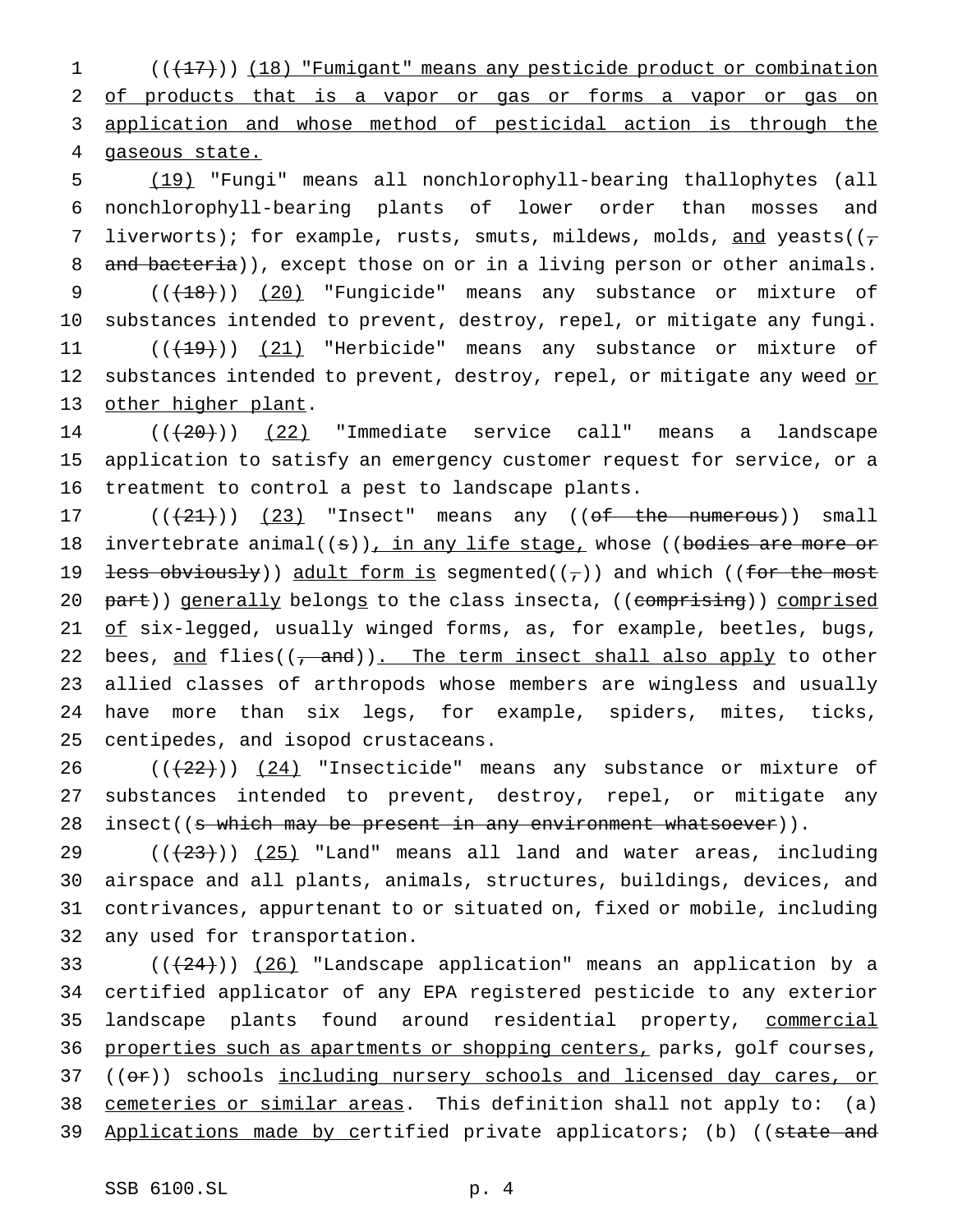1 local health departments and mosquito control districts when conducting 2 mosquito control operations)) mosquito abatement, gypsy moth 3 eradication, or similar wide-area pest control programs sponsored by 4 governmental entities; and (c) commercial pesticide applicators making 5 structural applications.

 $((+25))$   $(27)$  "Nematocide" means any substance or mixture of substances intended to prevent, destroy, repel, or mitigate nematodes.  $((+26))$   $(28)$  "Nematode" means any invertebrate animal of the phylum nemathelminthes and class nematoda, that is, unsegmented round worms with elongated, fusiform, or saclike bodies covered with cuticle, 11 and inhabiting soil, water, plants or plant parts( $(\tau)$ ). Nematodes may also be called nemas or eelworms.

13  $((+27))$   $(29)$  "Person" means any individual, partnership, 14 association, corporation, or organized group of persons whether or not 15 incorporated.

16  $((+28))$   $(30)$  "Pest" means, but is not limited to, any insect, 17 rodent, nematode, snail, slug, weed, and any form of plant or animal 18 life or virus, except virus, bacteria, or other microorganisms on or in 19 a living person or other animal or in or on processed food or beverages 20 or pharmaceuticals, which is normally considered to be a pest, or which 21 the director may declare to be a pest.

22  $((+29))$   $(31)$  "Pesticide" means, but is not limited to:

23 (a) Any substance or mixture of substances intended to prevent, 24 destroy, control, repel, or mitigate any ((insect, rodent, snail, slug, 25 fungus, weed, and any other form of plant or animal life or virus 26 except virus on or in a living person or other animal which is normally 27 considered to be a pest or which the director may declare to be a)) 28 pest;

29 (b) Any substance or mixture of substances intended to be used as 30 a plant regulator, defoliant or desiccant; and

 (c) Any spray adjuvant, such as a wetting agent, spreading agent, deposit builder, adhesive, emulsifying agent, deflocculating agent, water modifier, or similar agent with or without toxic properties of 34 its own intended to be used with any ((other)) pesticide as an aid to the application or effect thereof, and sold in a package or container separate from that of the pesticide with which it is to be used.

37 (( $(30)$ )) (32) "Pesticide advisory board" means the pesticide 38 advisory board as provided for in this chapter.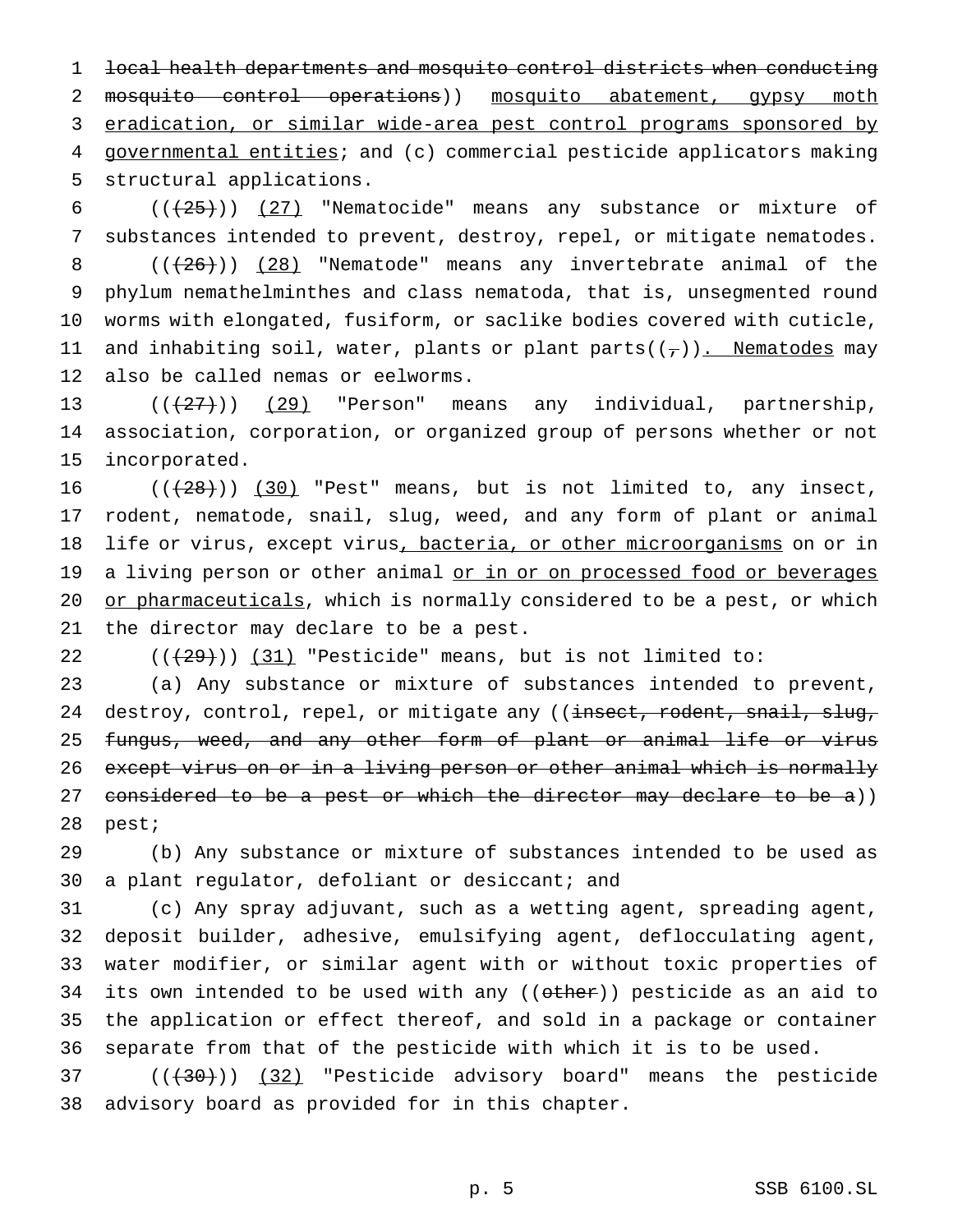(( $\left(\frac{31}{3}\right)$ ) (33) "Plant regulator" means any substance or mixture of substances intended through physiological action, to accelerate or retard the rate of growth or maturation, or to otherwise alter the behavior of ornamental or crop plants or their produce, but shall not include substances insofar as they are intended to be used as plant nutrients, trace elements, nutritional chemicals, plant inoculants, or soil amendments.

8 (( $(32)$ )) (34) "Private applicator" means a certified applicator who 9 uses or is in direct supervision of the use of  $((+a))$  any pesticide 10 classified by the EPA or the director as a restricted use pesticide( $(i+$ 11 or (b) any restricted use pesticide restricted to use only by certified 12 applicators by the director)), for the purposes of producing any agricultural commodity and for any associated noncrop application on land owned or rented by the applicator or the applicator's employer or if applied without compensation other than trading of personal services between producers of agricultural commodities on the land of another person.

18 ((<del>(33)</del>)) (35) "Private-commercial applicator" means a certified 19 applicator who uses or supervises the use of  $((+a))$  any pesticide 20 classified by the EPA or the director as a restricted use pesticide 21 ((or (b) any restricted use pesticide restricted to use only by 22 certified applicators)) for purposes other than the production of any agricultural commodity on lands owned or rented by the applicator or the applicator's employer.

25 ((<del>(34)</del>)) (36) "Residential property" includes property less than one acre in size zoned as residential by a city, town, or county, but does not include property zoned as agricultural or agricultural homesites.

29 (( $(35)$ )) (37) "Restricted use pesticide" means any pesticide or device which, when used as directed or in accordance with a widespread and commonly recognized practice, the director determines, subsequent to a hearing, requires additional restrictions for that use to prevent unreasonable adverse effects on the environment including people, lands, beneficial insects, animals, crops, and wildlife, other than pests.

36 ((<del>(36)</del>)) (38) "Rodenticide" means any substance or mixture of substances intended to prevent, destroy, repel, or mitigate rodents, or any other vertebrate animal which the director may declare by rule to be a pest.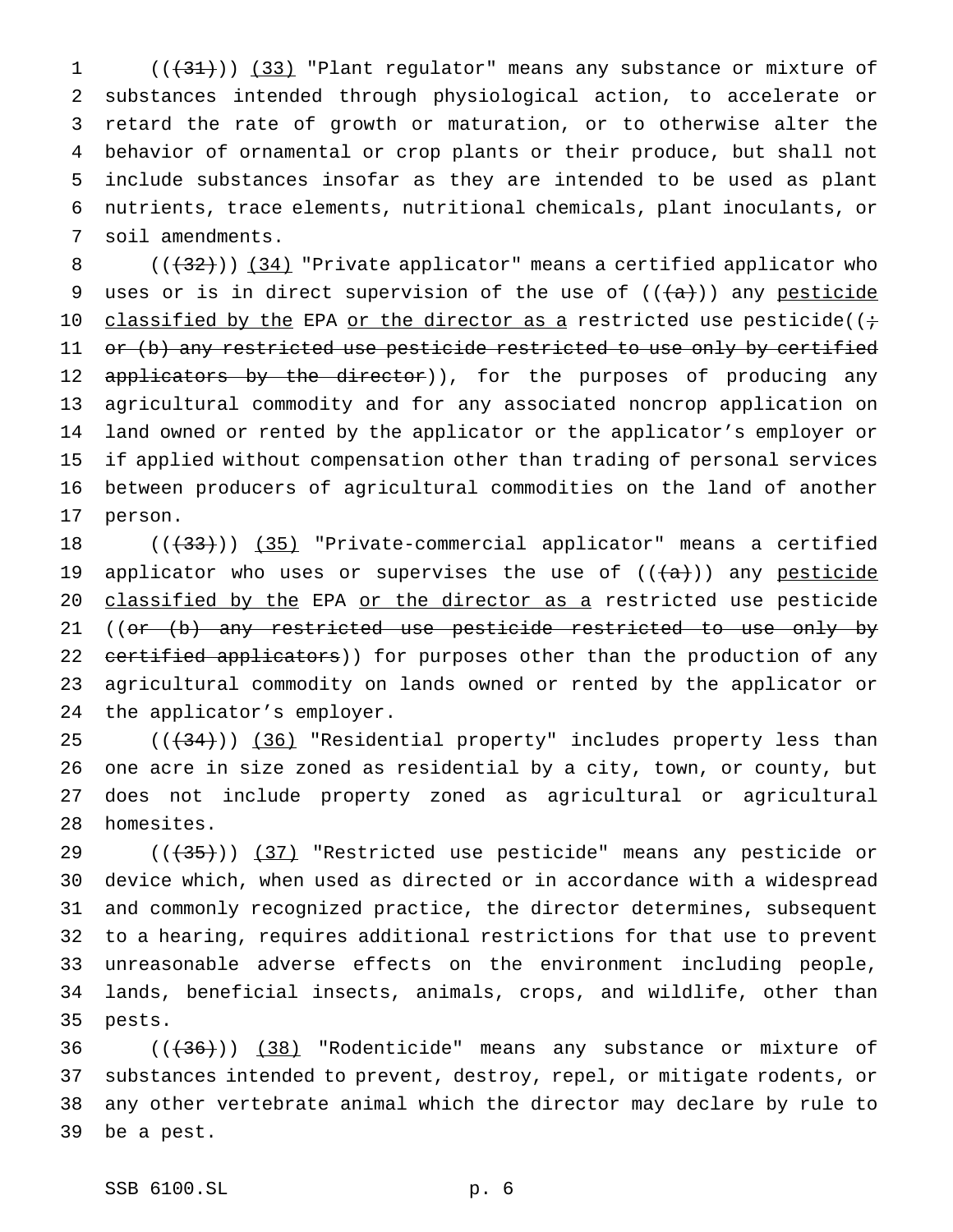$((+37))$   $(39)$  "Snails or slugs" include all harmful mollusks.

 $((+38))$   $(40)$  "Unreasonable adverse effects on the environment" means any unreasonable risk to people or the environment taking into account the economic, social, and environmental costs and benefits of the use of any pesticide, or as otherwise determined by the director.  $((+39))$   $(41)$  "Weed" means any plant which grows where it is not wanted.

 **Sec. 2.** RCW 17.21.030 and 1989 c 380 s 34 are each amended to read as follows:

 The director shall administer and enforce the provisions of this 11 chapter and rules adopted ((hereunder)) under this chapter.

12 (1) The director ((shall)) may adopt rules:

13 (a) Governing the <u>loading, mixing,</u> application and use, or 14 prohibiting the loading, mixing, application, or use((, or possession 15 for use,)) of any pesticide;

 (b) Governing the time when, and the conditions under which restricted use pesticides shall or shall not be used in different 18 areas( $(\frac{1}{7}$  which areas may be)) as prescribed by the director( $(\frac{1}{7})$ ) in the state;

 (c) Providing that any or all restricted use pesticides shall be purchased, possessed or used only under permit of the director and under the director's direct supervision in certain areas and/or under certain conditions or in certain quantities of concentrations; however, any person licensed to sell such pesticides may purchase and possess such pesticides without a permit;

 (d) Establishing recordkeeping requirements for licensees, permittees, and certified applicators;

28 (e) Fixing and collecting examination fees and fees for 29 recertification course sponsorship;

 (f) Establishing testing procedures, licensing classifications, and 31 requirements for licenses and permits, and criteria for assigning recertification credit to and procedures for department approval of 33 courses as provided by this chapter;

 (g) Concerning training by employers for employees who mix and load 35 pesticides;

 (h) Concerning minimum performance standards for spray boom and nozzles used in pesticide applications to minimize spray drift and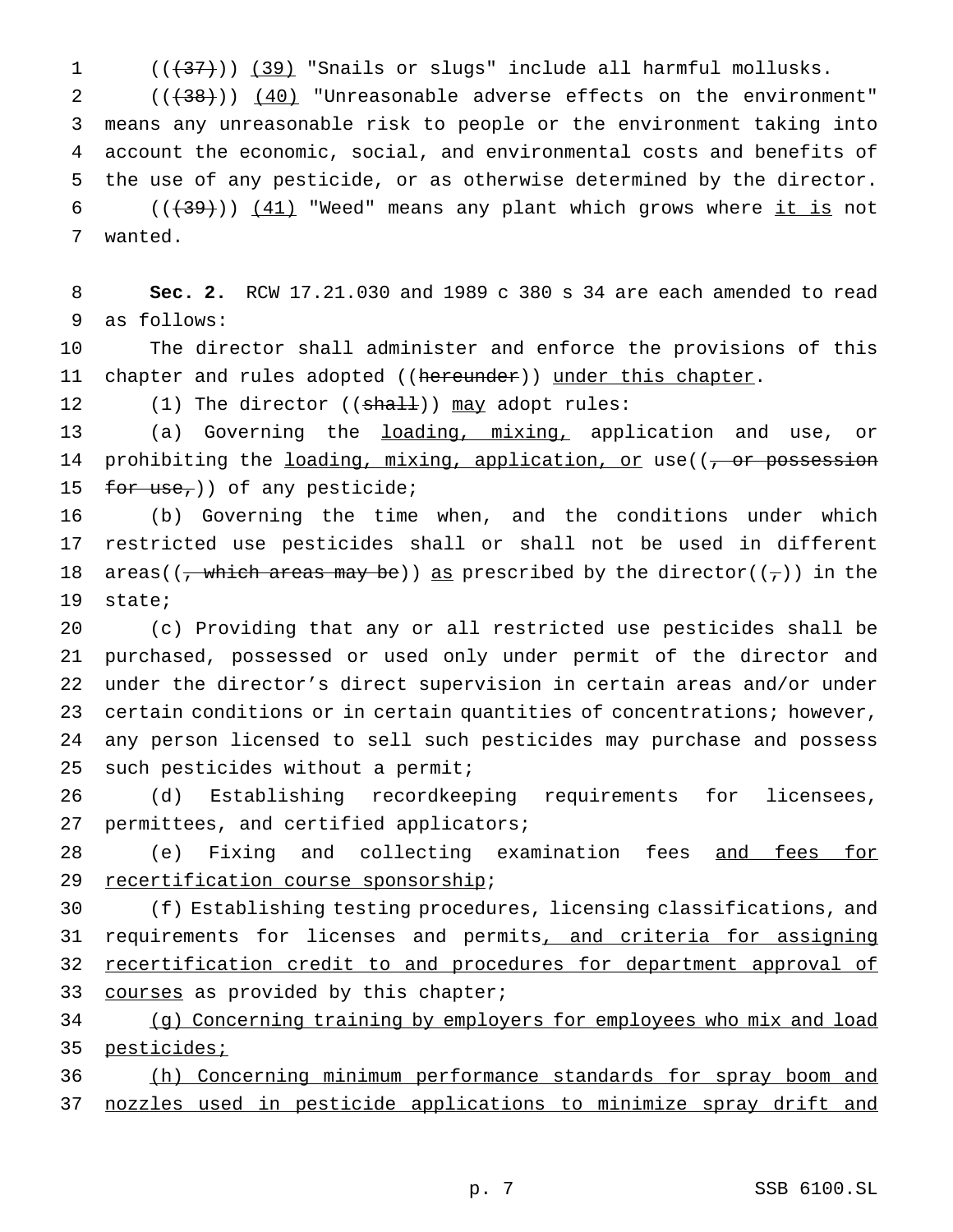establishing a list of approved spray nozzles that meet these 2 standards; and

 $((\{g\})\)$   $(i)$  Fixing and collecting permit fees.

 (2) The director may adopt any other rules necessary to carry out the purpose and provisions of this chapter.

 **Sec. 3.** RCW 17.21.050 and 1989 c 380 s 36 and 1989 c 175 s 58 are each reenacted and amended to read as follows:

 All hearings for the imposition of a civil penalty and/or the 9 suspension, denial, or revocation of a license, certification, or 10 permit issued under the provisions of this chapter shall be subject to the provisions of chapter 34.05 RCW concerning adjudicative proceedings.

 **Sec. 4.** RCW 17.21.060 and 1961 c 249 s 6 are each amended to read as follows:

 The director may issue subpoenas to compel the attendance of witnesses and/or production of books, documents, and records anywhere in the state in any hearing affecting the authority or privilege 18 granted by a license, certification, or permit issued under the provisions of this chapter. Witnesses shall be entitled to fees for attendance and travel as provided for in chapter 2.40 RCW as enacted or hereafter amended.

 **Sec. 5.** RCW 17.21.065 and 1967 c 177 s 17 are each amended to read as follows:

 The director may classify licenses to be issued under the 25 provisions of this chapter( $(\frac{1}{2} + 3w + 1)$ . These classifications may 26 include but are not ((be)) limited to pest control operators, ornamental sprayers, agricultural crop sprayers or right of way sprayers; separate classifications may be specified as to ground, aerial, or manual methods used by any licensee to apply pesticides.

 Each such classification shall be subject to separate testing 31 procedures and requirements( $($ : PROVIDED, That)). No person shall be required to pay an additional license fee if such person desires to be licensed in one or all of the license classifications provided for by the director under the authority of this section, except as provided for in RCW 17.21.110.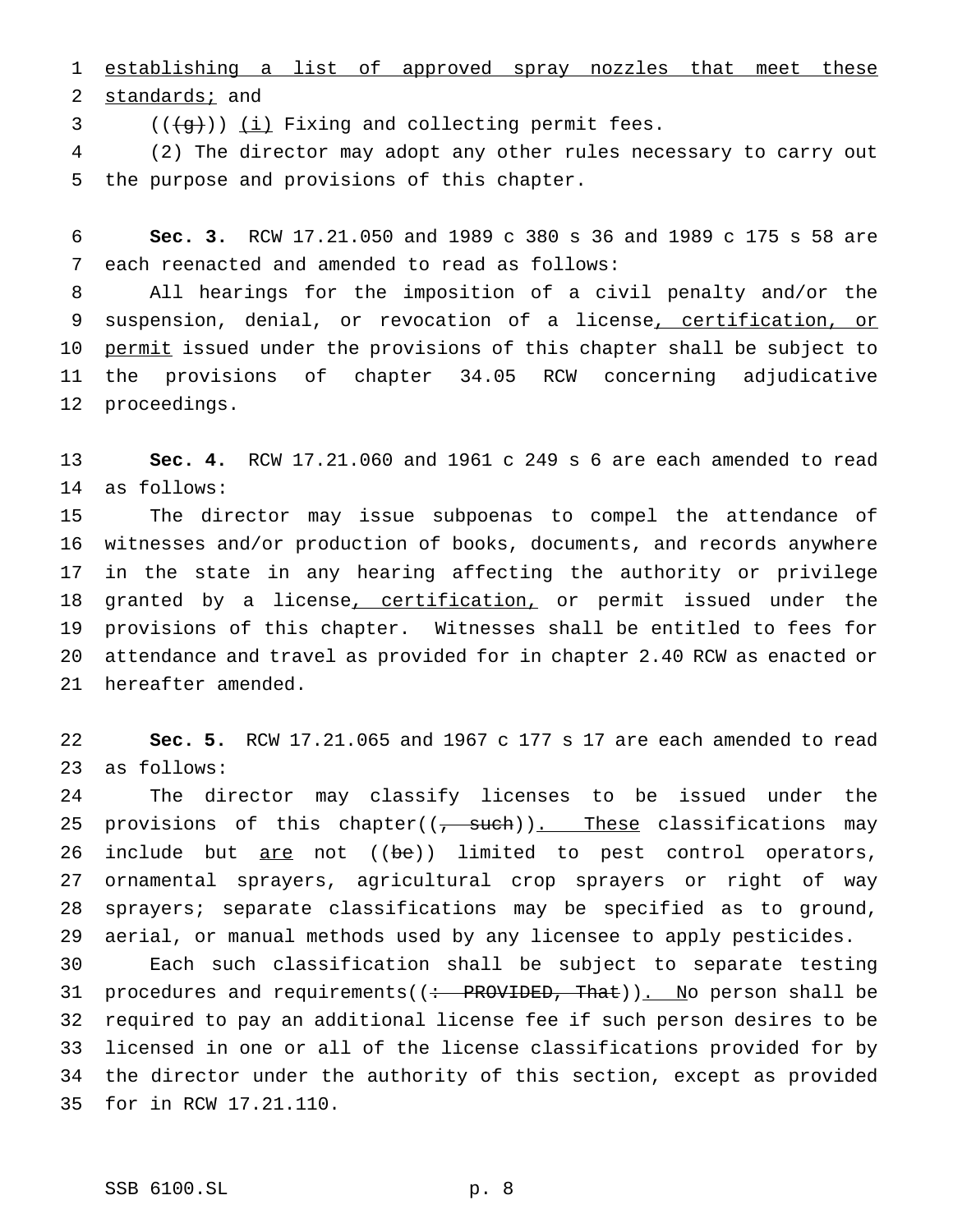**Sec. 6.** RCW 17.21.070 and 1993 sp.s. c 19 s 4 are each amended to read as follows:

 It shall be unlawful for any person to engage in the business of applying pesticides to the land of another without a commercial pesticide applicator license. Application for the license shall be accompanied by a fee of one hundred thirty-six dollars and in addition a fee of eleven dollars for each apparatus, exclusive of one, used by the applicant in the application of pesticides: PROVIDED, That the provisions of this section shall not apply to any person employed only to operate any apparatus used for the application of any pesticide, and in which such person has no financial interest or other control over such apparatus other than its day to day mechanical operation for the 13 purpose of applying any pesticide. ((Commercial pesticide applicator licenses shall expire annually on a date set by rule by the director. License fees shall be prorated where necessary to accommodate 16 staggering of expiration dates of a license or licenses.))

 **Sec. 7.** RCW 17.21.080 and 1989 c 380 s 38 are each amended to read as follows:

 Application for a commercial pesticide applicator license provided for in RCW 17.21.070 shall be on a form prescribed by the director  $((and))_{\_}$ 

22 (1) The application shall include the following information:

23  $((+1))$  (a) The full name of the ((person)) individual applying for such license.

 $((+2))$  (b) The full name of the business the individual represents with the license.

 $(c)$  If the applicant is an individual, receiver, trustee, firm, partnership, association, corporation, or any other organized group of persons whether incorporated or not, the full name of each member of the firm or partnership, or the names of the officers of the association, corporation or group.

 $((+3))$   $(d)$  The principal business address of the applicant in the 33 state ((and)) or elsewhere.

34  $((\frac{4}{3})^2)(e)$  The name of a person whose domicile is in the state, and who is authorized to receive and accept services of summons and legal notice of all kinds for the applicant.

37 ( $(\frac{5}{1})$ ) <u>(f</u>) The model, make, horsepower, and size of any apparatus used by the applicant to apply pesticides.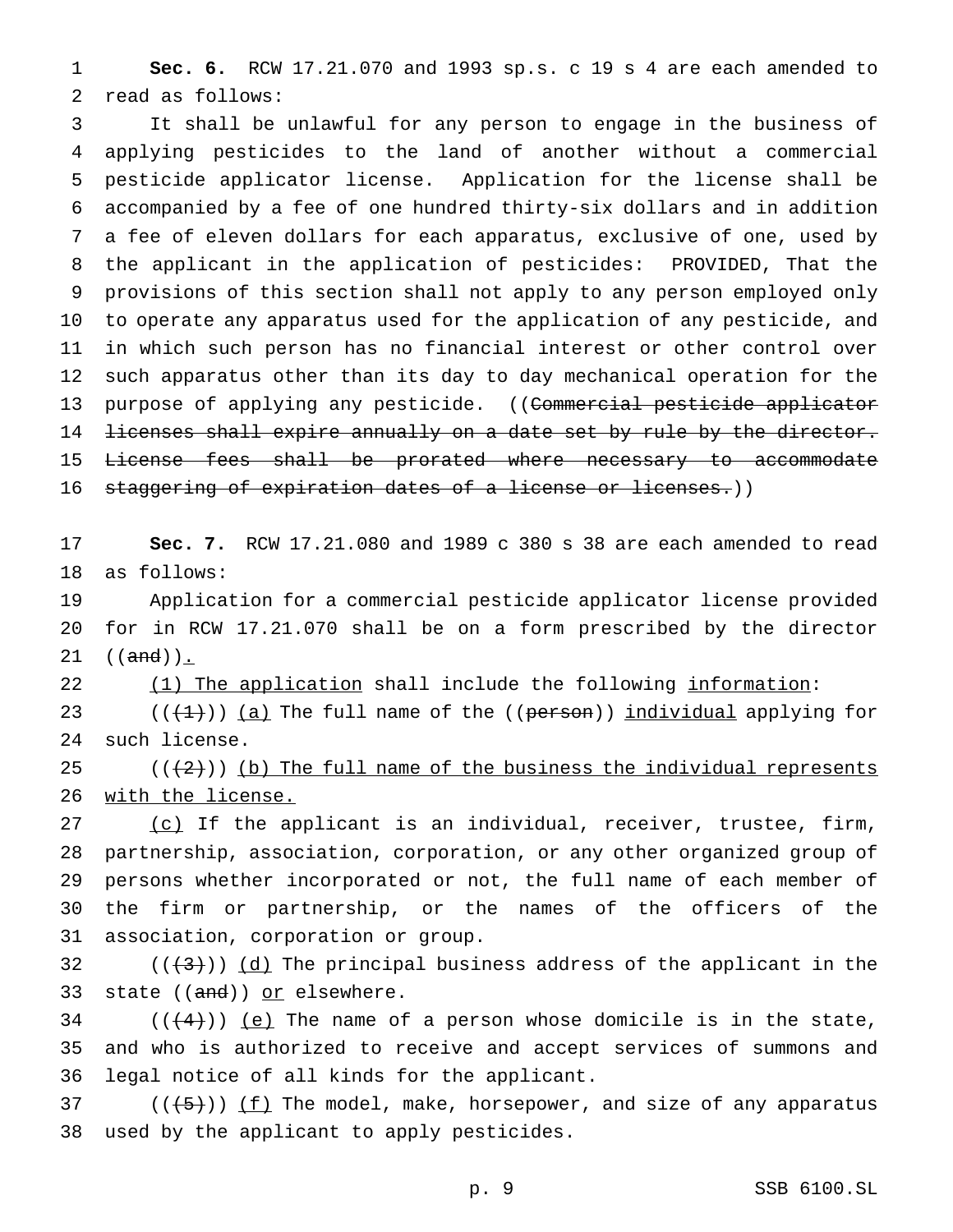1  $((+6))$  (g) License classification or classifications for which the 2 applicant is applying  $((for)$ ).

  $((+7))$  (h) A list of the names of individuals allowed to apply 4 pesticides under the authority of the commercial applicator's license.

 (i) Any other necessary information prescribed by the director. (2) Any changes to the information provided on the prescribed commercial applicator form shall be reported by the business to the 8 department within thirty days of the change.

 NEW SECTION. **Sec. 8.** A new section is added to chapter 17.21 RCW to read as follows:

 (1) No commercial pesticide applicator shall allow a person to apply pesticides under the authority of the commercial pesticide applicator's license unless the commercial pesticide applicator has, by mail or facsimile transmissions, submitted the name to the department on a form prescribed by the department as provided in RCW 17.21.080(2). The department shall maintain a list for each commercial pesticide applicator of persons authorized to apply pesticides under the authority of the commercial pesticide applicator's license.

 (2) Violations of this chapter by a person acting as an employee, agent, or otherwise acting on behalf of or under the license authority of a commercial pesticide applicator, may, in the discretion of the department, be treated as a violation by the commercial pesticide applicator.

 **Sec. 9.** RCW 17.21.100 and 1992 c 173 s 1 are each amended to read as follows:

26 (1) ((Pesticide)) Certified applicators licensed under the 27 provisions of this chapter ((and)), persons required to be licensed 28 under this chapter, all persons applying pesticides to more than one acre of agricultural land in a calendar year, including public entities engaged in roadside spraying of pesticides, and all other persons making landscape applications of pesticides to types of property listed 32 in RCW  $17.21.410$  (1)(b), (c), (d), and (e), shall keep records for each application which shall include the following information:

34 (a) The location of the land where the pesticide was applied( $(-)$ ): 35 (b) The year, month, day and beginning and ending time of the 36 application of the pesticide each day the pesticide was applied( $(-)$ );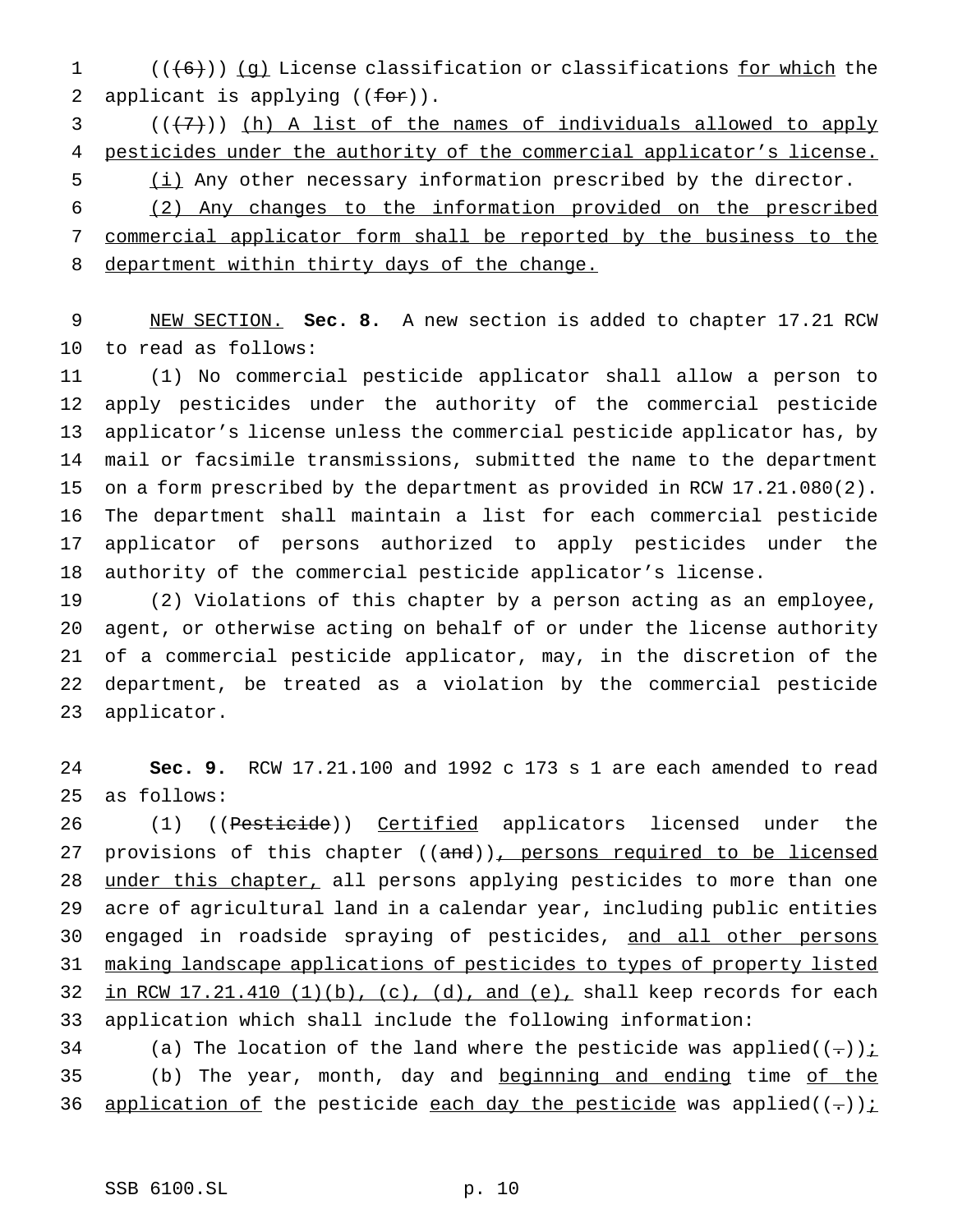(c) The product name used on the registered label and the United States environmental protection agency registration number, if 3 applicable, of the pesticide which was applied( $(-)$ )  $\frac{1}{2}$ 

4 (d) The crop or site to which the pesticide was applied( $(-)$ )  $\frac{1}{2}$ 

 (e) The amount of pesticide applied per acre or other appropriate 6 measure( $(-)$ ) $i$ 

7 (f) The concentration of pesticide that was applied( $(-)$ );

 (g) The number of acres, or other appropriate measure, to which the 9 pesticide was applied $((-))$  *i* 

 (h) The licensed applicator's name, address, and telephone number and the name of the individual or individuals making the 12 application( $(-)$ ) and their license number, if applicable;

13 (i) The direction and estimated velocity of the wind  $((a\texttt{t}))$  during 14 the time the pesticide was applied( $($  + PROVIDED, That)). This subsection (i) shall not apply to applications of baits in bait 16 stations and pesticide applications within structures( $(-)$ ) i and

17 (j) Any other reasonable information required by the director in rule.

19 (2)(a) The ((records)) required information shall be ((updated)) 20 recorded on the same day that a pesticide is applied.

 (b) A commercial pesticide applicator who applies a pesticide to an agricultural crop or agricultural lands shall provide a copy of the records required under subsection (1) of this section for the application to the owner, or to the lessee if applied on behalf of the lessee, of the lands to which the pesticide is applied. Records provided by a commercial pesticide applicator to the owner or lessee of agricultural lands under this subsection need not be provided on a form adopted by the department.

 (3) The records required under this section shall be maintained and 30 preserved by the licensed pesticide applicator or such other person or entity applying the pesticides for no less than seven years from the date of the application of the pesticide to which such records refer. If the pesticide was applied by a commercial pesticide applicator to the agricultural crop or agricultural lands of a person who employs one or more employees, as "employee" is defined in RCW 49.70.020, the records shall also be kept by the employer for a period of seven years from the date of the application of the pesticide to which the records refer.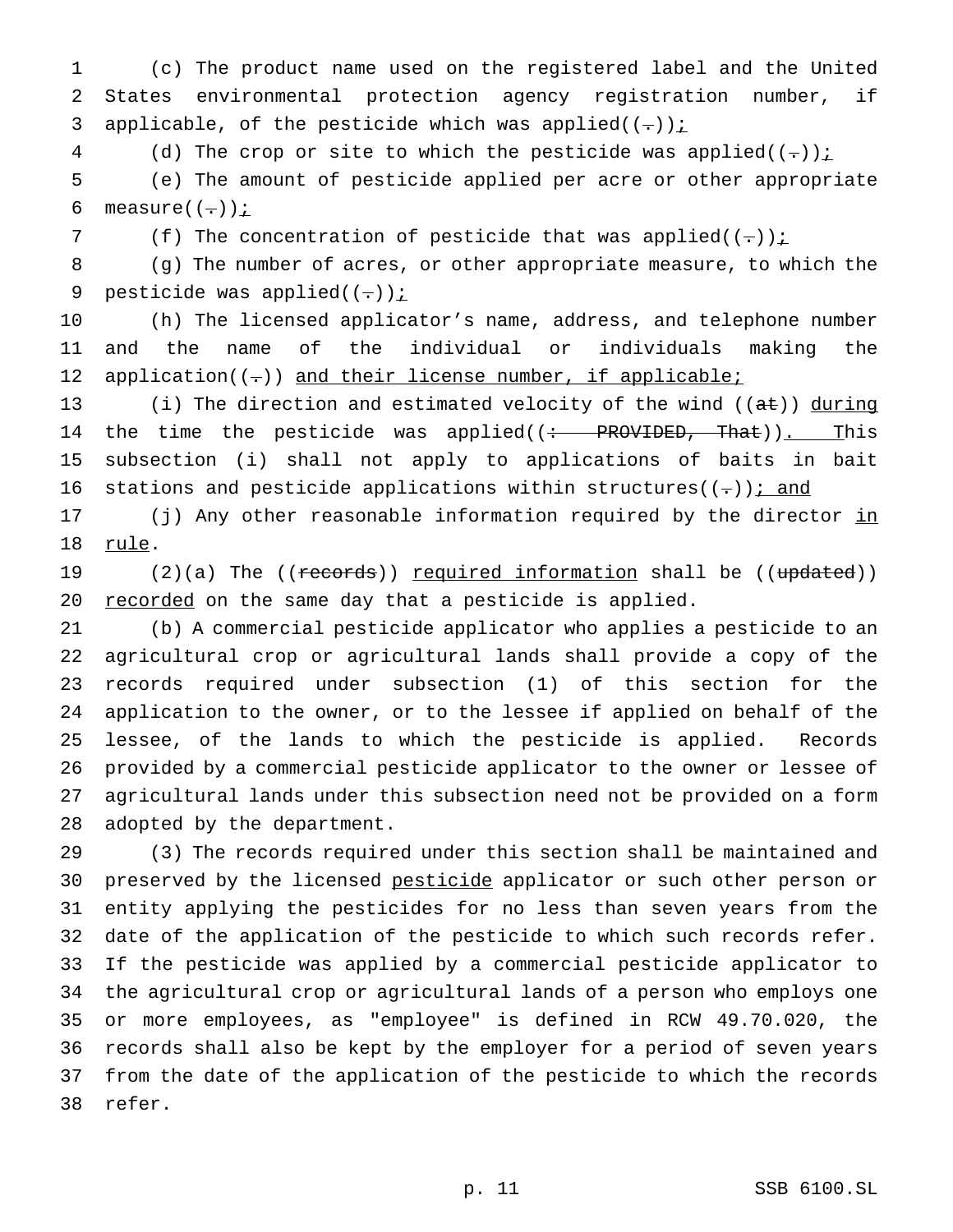(4)(a) The pesticide records shall be readily accessible to the department for inspection. Copies of the records shall be provided on request to: The department; the department of labor and industries; treating health care personnel initiating diagnostic testing or therapy for a patient with a suspected case of pesticide poisoning; the department of health; the pesticide incident reporting and tracking review panel; and, in the case of an industrial insurance claim filed under Title 51 RCW with the department of labor and industries, the employee or the employee's designated representative. In addition, the director may require the submission of the records on a routine basis within thirty days of the application of any restricted use pesticide in prescribed areas controlling the use of the restricted use pesticide. When a request for records is made under this subsection by treating health care personnel and the record is required for determining treatment, copies of the record shall be provided immediately. For all other requests, copies of the record shall be provided within seventy-two hours.

 (b) Copies of records provided to a person or entity under this subsection (4) shall, if so requested, be provided on a form adopted under subsection (7) of this section. Information for treating health care personnel shall be made immediately available by telephone, if requested, with a copy of the records provided within twenty-four hours.

 (5) If a request for a copy of the record is made under this section from an applicator referred to in subsection (1) of this section and the applicator refuses to provide a copy, the requester may notify the department of the request and the applicator's refusal. Within seven working days, the department shall request that the applicator provide the department with all pertinent copies of the records, except that in a medical emergency the request shall be made within two working days. The applicator shall provide copies of the records to the department within twenty-four hours after the department's request.

 (6) The department shall include inspection of the records required under this section as part of any on-site inspection conducted under this chapter on agricultural lands. The inspection shall determine whether the records are readily transferable to a form adopted by the department and are readily accessible to employees. However, no person subject to a department inspection may be inspected under this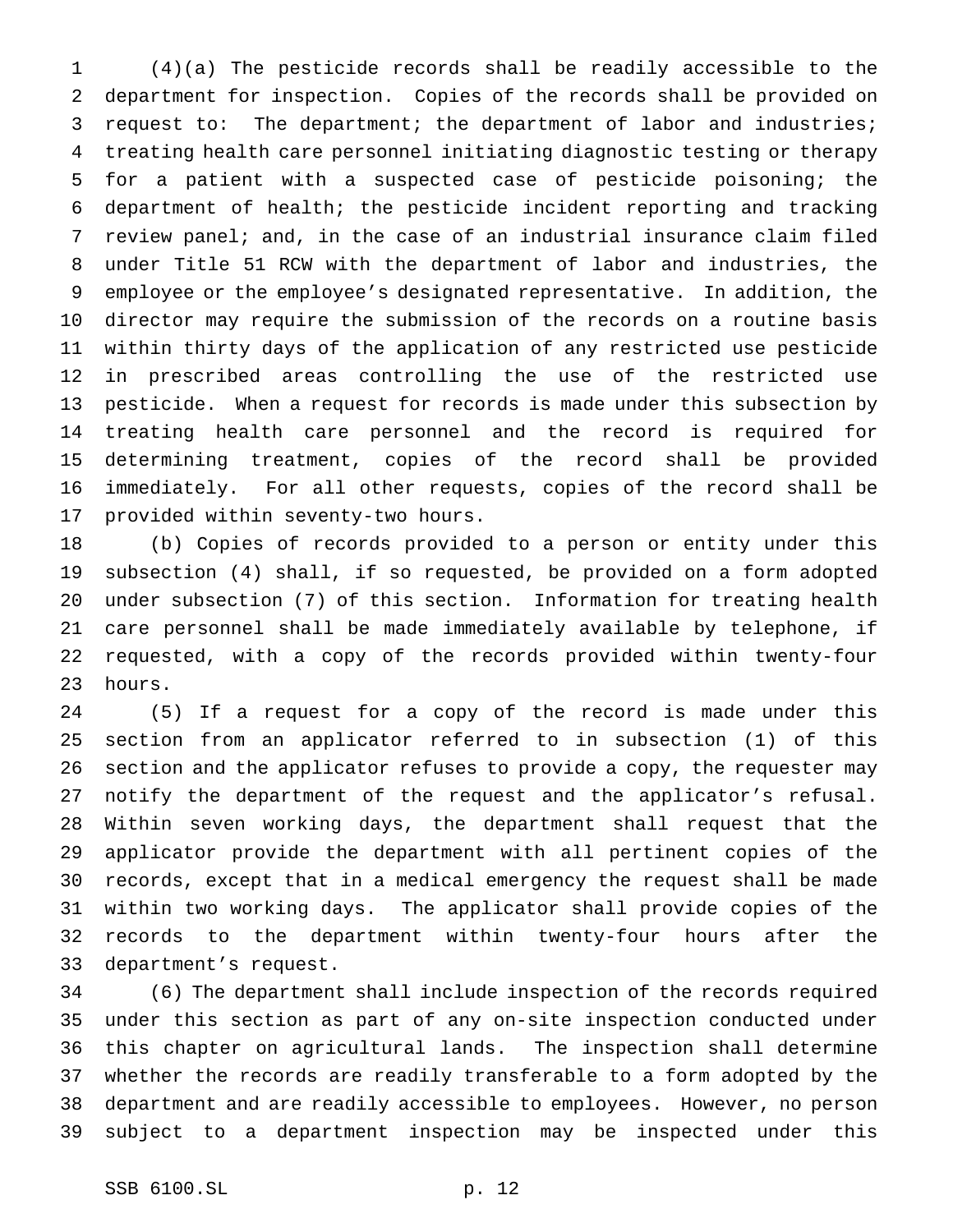subsection (6) more than once in any calendar year, unless a previous inspection has found recordkeeping violations. If recordkeeping violations are found, the department may conduct reasonable multiple inspections, pursuant to rules adopted by the department. Nothing in this subsection (6) limits the department's inspection of records pertaining to pesticide-related injuries, illnesses, fatalities, accidents, or complaints.

 (7) The department of agriculture and the department of labor and industries shall jointly adopt, by rule, forms that satisfy the information requirements of this section.

 **Sec. 10.** RCW 17.21.110 and 1993 sp.s. c 19 s 5 are each amended to read as follows:

 It shall be unlawful for any person to act as an employee of a commercial pesticide applicator and apply pesticides manually or as the operator directly in charge of any apparatus which is licensed or should be licensed under the provisions of this chapter for the application of any pesticide, without having obtained a commercial pesticide operator license from the director. The commercial pesticide operator license shall be in addition to any other license or permit required by law for the operation or use of any such apparatus. Application for a commercial operator license shall be accompanied by a license fee of thirty-three dollars. The provisions of this section shall not apply to any individual who is a licensed commercial 24 pesticide applicator. ((Commercial pesticide operator licenses shall 25 expire annually on a date set by rule by the director. License fees 26 shall be prorated where necessary to accommodate staggering of 27 expiration dates of a license or licenses.))

 **Sec. 11.** RCW 17.21.122 and 1993 sp.s. c 19 s 6 are each amended to read as follows:

 It shall be unlawful for any person to act as a private-commercial pesticide applicator without having obtained a private-commercial 32 pesticide applicator license from the director. Application for a private-commercial pesticide applicator license shall be accompanied by a license fee of seventeen dollars before a license may be issued. ((Private-commercial applicator licenses issued by the director shall be annual licenses expiring on a date set by rule by the director.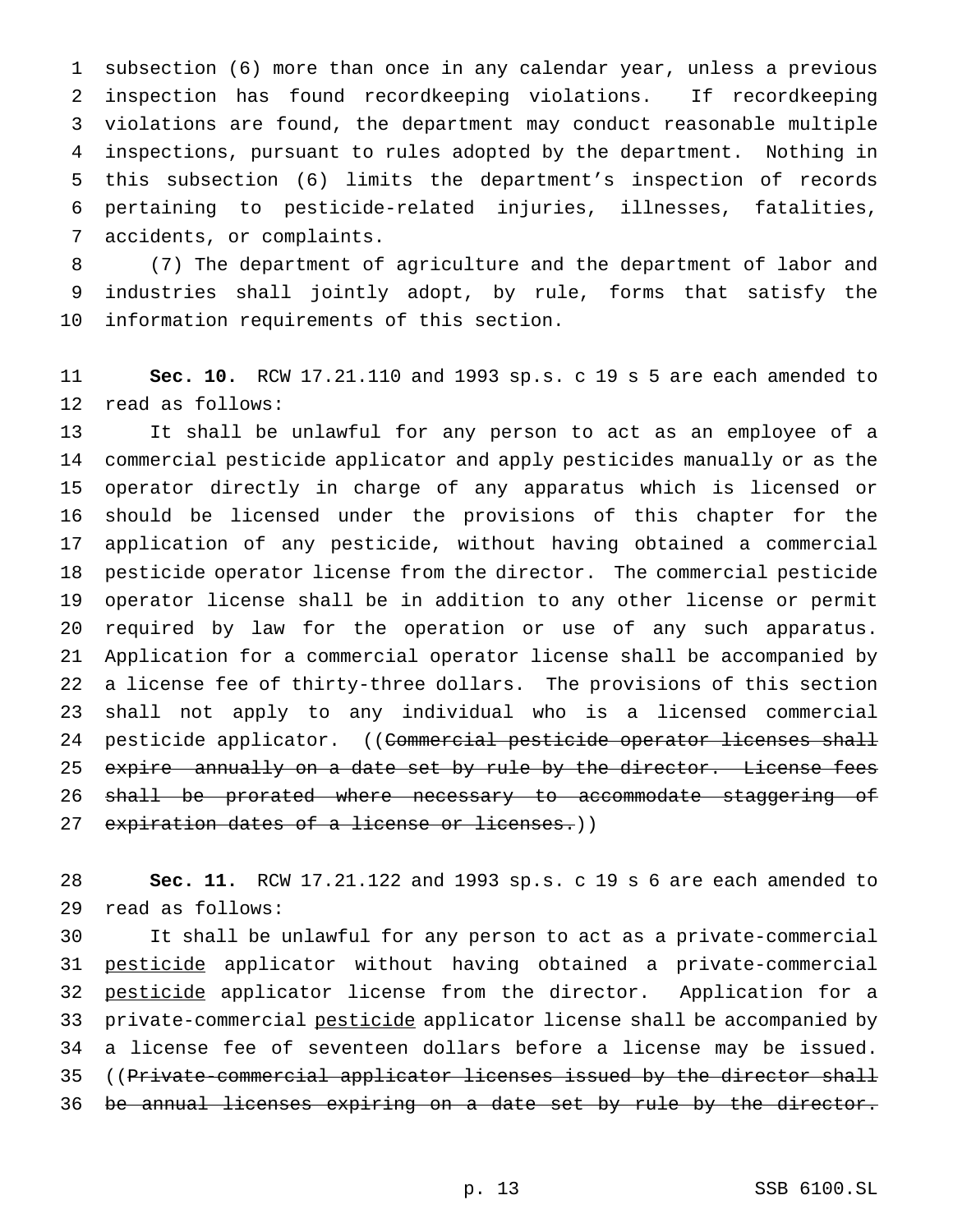1 License fees shall be prorated where necessary to accommodate

2 staggering of expiration dates of a license or licenses.))

3 **Sec. 12.** RCW 17.21.126 and 1993 sp.s. c 19 s 7 are each amended to 4 read as follows:

5 It shall be unlawful for any person to act as a private pesticide 6 applicator without first complying with the certification requirements 7 determined by the director as necessary to prevent unreasonable adverse 8 effects on the environment, including injury to the pesticide 9 applicator or other persons, for  $((that))$  each specific pesticide use. 10 (1) Certification standards to determine the individual's 11 competency with respect to the use and handling of the pesticide or 12 class of pesticides for which the private pesticide applicator is ((to 13 be)) certified (( $t_0$  use)) shall be relative to hazards (( $\arccos$ ) according to 14 RCW 17.21.030 as now or hereafter amended)) of the particular type of 15 application, class of pesticides, or handling procedure. In 16 determining these standards the director shall take into consideration 17 standards of the EPA and is authorized to adopt ((by rule)) these 18 standards by rule.

19 (2) Application for private pesticide applicator certification 20 shall be accompanied by a license fee of seventeen dollars ((before a 21 certification may be issued)). Individuals with a valid certified 22 applicator license, pest control consultant license, or dealer manager 23 license who qualify in the appropriate state-wide or agricultural 24 license categories are exempt from ((this)) the private applicator fee 25 requirement ((provided that)). However, licensed public pesticide 26 operators, otherwise exempted from ((that)) the public pesticide 27 operator license fee requirement, are not also exempted from the 28 private pesticide applicator fee requirement. ((Private applicator 29 certification issued by the director shall expire annually on a date 30 set by rule by the director. License fees shall be prorated where 31 necessary to accommodate staggering of expiration dates of a license or 32 <del>licenses.</del>))

33 **Sec. 13.** RCW 17.21.128 and 1986 c 203 s 9 are each amended to read 34 as follows:

35 (1) The director may renew any certification or license issued 36 under authority of this chapter ((under the classification for which 37 such applicant is licensed or certificated)) subject to the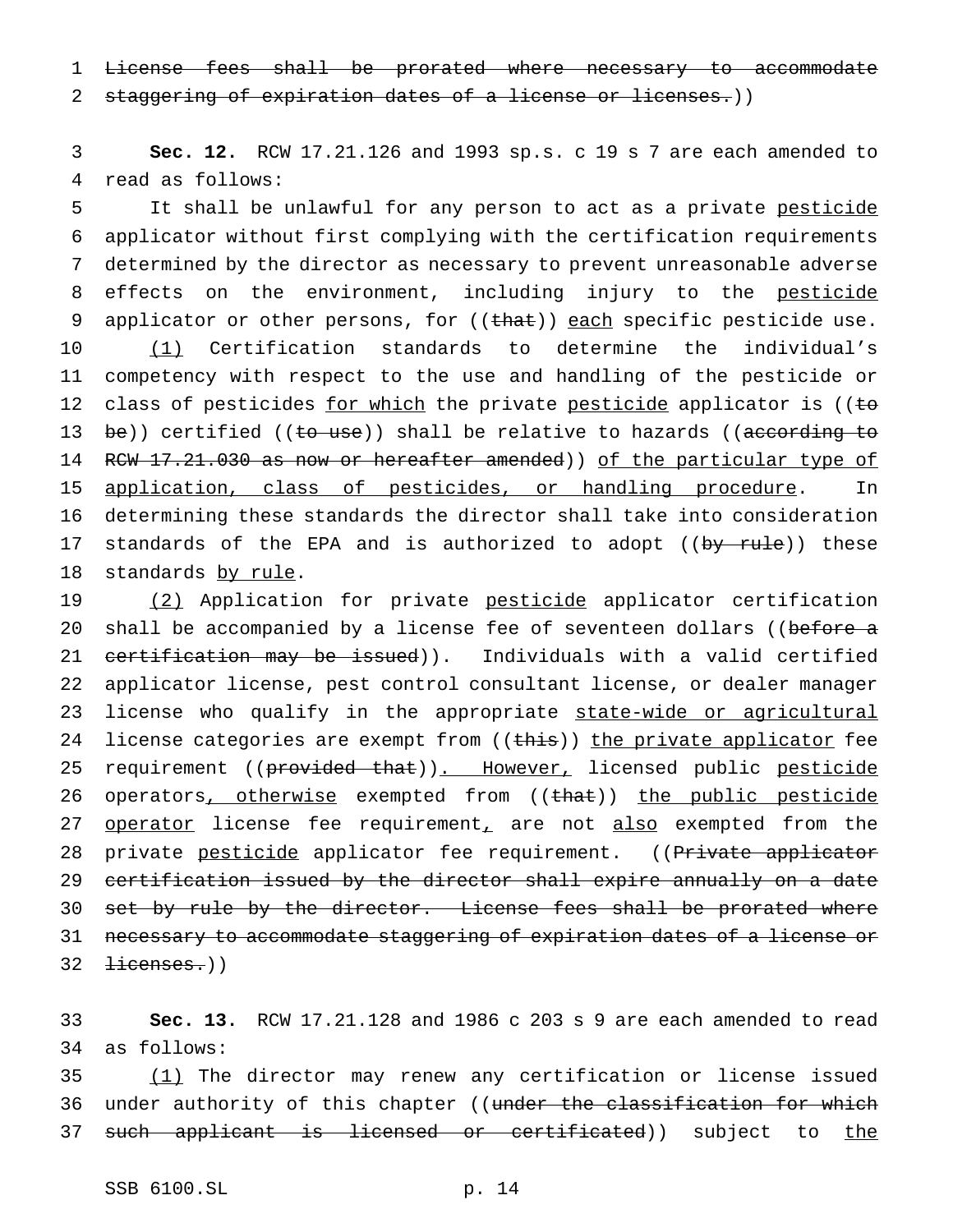1 recertification standards ((as determined by the director)) identified 2 in subsection (2) of this section or an examination ((regarding)) 3 requiring new knowledge that may be required to apply pesticides.

 (2) Except as provided in subsection (3) of this section, all individuals licensed under this chapter shall meet the recertification standards identified in (a) or (b) of this subsection, every five years, in order to qualify for continuing licensure.

8 (a) Licensed pesticide applicators may qualify for continued 9 licensure through accumulation of recertification credits.

10 (i) Private pesticide applicators shall accumulate a minimum of 11 twenty department-approved credits every five years with no more than 12 eight credits allowed per year;

13 (ii) All other license types established under this chapter shall 14 accumulate a minimum of forty department-approved credits every five 15 years with no more than fifteen credits allowed per year.

16 (b) Certified pesticide applicators may qualify for continued 17 licensure through meeting the examination requirements necessary to 18 become licensed in those areas in which the licensee operates.

19 (3) At the termination of a licensee's five-year recertification 20 period, the director may waive the requirements identified in 21 subsection (2) of this section if the licensee can demonstrate that he 22 or she is meeting comparable recertification standards through another 23 state or jurisdiction or through a federal environmental protection 24 agency approved government agency plan.

25 **Sec. 14.** RCW 17.21.129 and 1993 sp.s. c 19 s 8 are each amended to 26 read as follows:

27 Except as provided in RCW  $17.21.203((+1))$ , it is unlawful for a 28 person to use or supervise the use of any experimental use pesticide or 29 any restricted use pesticide ((which is restricted to use by certified 30 applicators,)) on small experimental plots for research purposes when 31 no charge is made for the pesticide and its application( $(\tau)$ ) without a 32 demonstration and research applicator's license.

 ((A license fee of seventeen dollars shall be paid before a demonstration and research license may be issued. The demonstration and research applicator license shall be an annual license expiring on 36 a date set by rule by the director. License fees shall be prorated where necessary to accommodate staggering of expiration dates of a license or licenses.))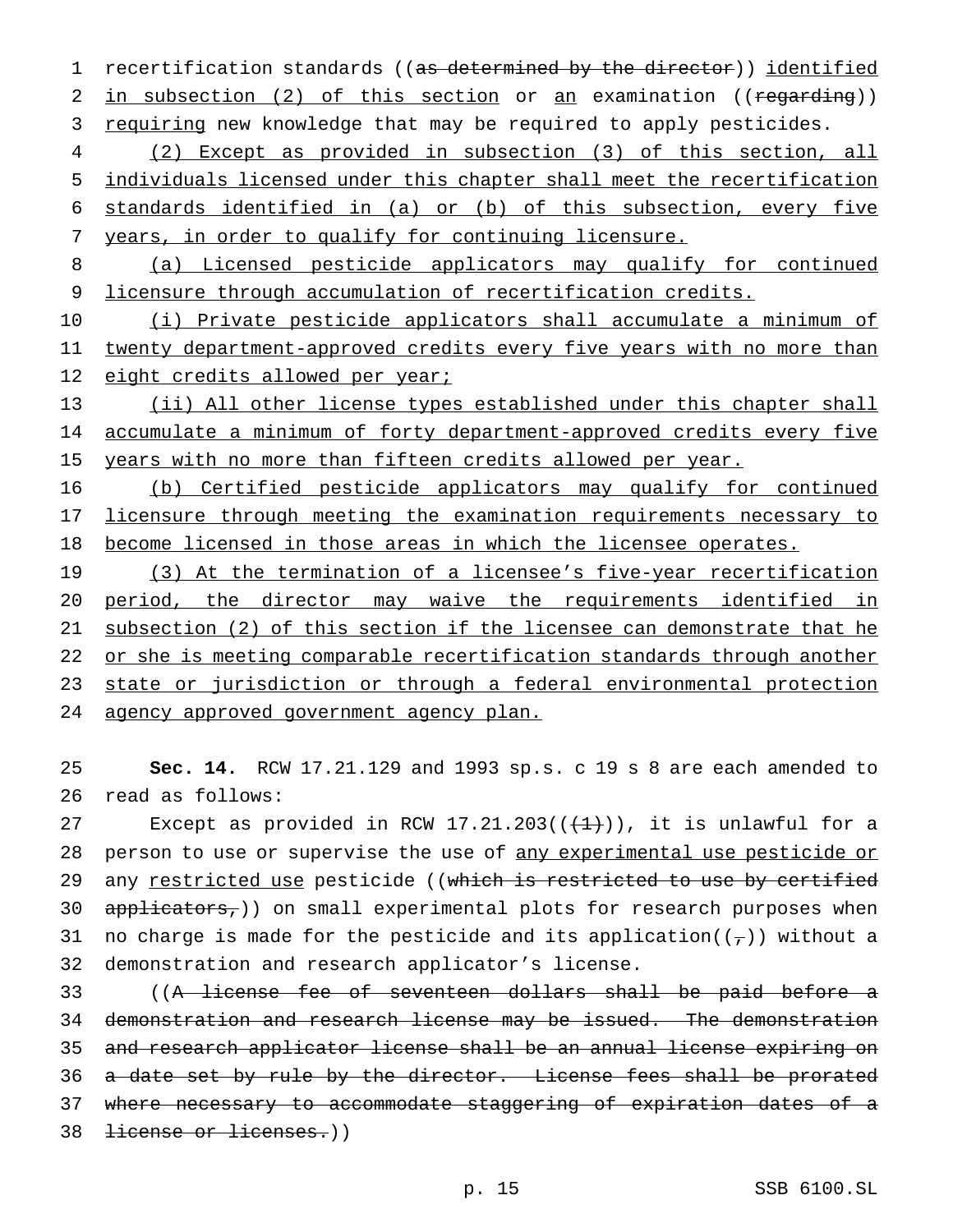(1) Application for a demonstration and research certification shall be accompanied by a license fee of seventeen dollars.

 (2) Persons licensed in accordance with this section are exempt from the requirements of RCW 17.21.160, 17.21.170, and 17.21.180.

 **Sec. 15.** RCW 17.21.130 and 1989 c 380 s 46 are each amended to read as follows:

 Any license, permit, or certification provided for in this chapter may be revoked or suspended, and any license, permit, or certification 9 application may be denied by the director for cause. If the director suspends a license under this chapter with respect to activity of a continuing nature under chapter 34.05 RCW, the director may elect to 12 suspend the license for a subsequent license year during a period that 13 coincides with the period commencing thirty days before and ending 14 thirty days after the date of the incident or incidents giving rise to 15 the violation.

 **Sec. 16.** RCW 17.21.132 and 1991 c 109 s 35 are each amended to read as follows:

 Any person applying for a license or certification authorized under the provisions of this chapter shall file an application on a form prescribed by the director.

21 (1) The application shall state the license or certification and 22 the classification(s) for which the applicant is applying ( $(for)$ ) and the method in which the pesticides are to be applied.

 (2) For all classes of licenses except private applicator, all applicants shall be at least eighteen years of age on the date that the application is made. Applicants for a private pesticide applicator 27 license shall be at least sixteen years of age on the date that the 28 application is made.

 (3) Application for a license to apply pesticides shall be 30 accompanied by the required fee. No license may be issued until the 31 required license fee has been received by the department. License fees 32 shall be prorated where necessary to accommodate staggering of expiration dates of a license or licenses.

 (4) Each classification of license issued under this chapter shall 35 expire annually on a date set by rule by the director. License expiration dates may be staggered for administrative purposes. Renewal applications shall be filed on or before the applicable expiration date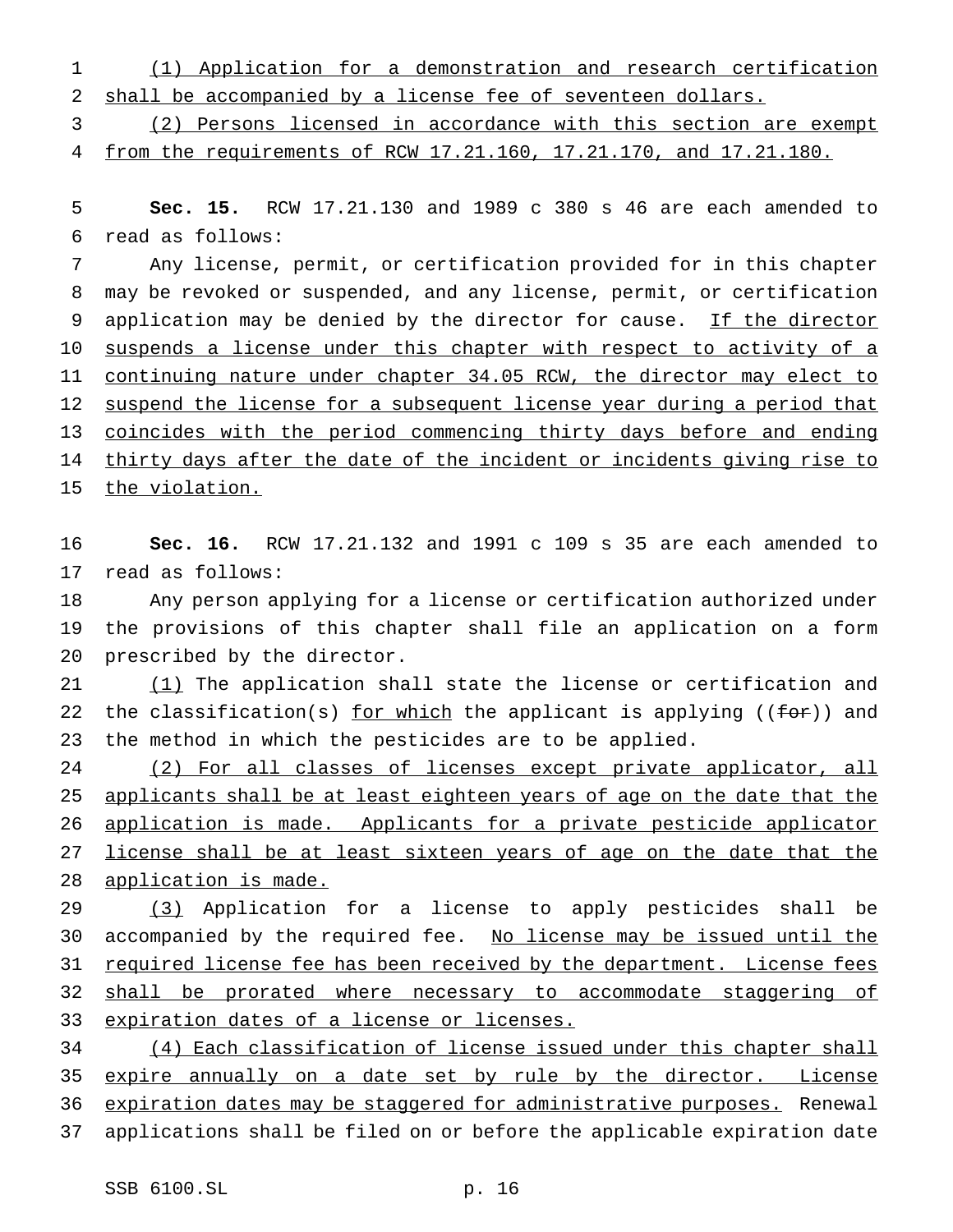1 ((set by rule by the director. License fees shall be prorated where 2 necessary to accommodate staggering of expiration dates of a license or  $3$   $\pm$ icenses)).

4 **Sec. 17.** RCW 17.21.134 and 1989 c 380 s 45 are each amended to 5 read as follows:

6 (1) The director shall not issue a commercial pesticide applicator 7 license until the applicant, if he or she is the sole owner and manager 8 of the business( $\sqrt{7}$  or if there is more than one owner, the person 9 managing the business,)) has passed ((an examination)) examinations in 10 all classifications that the business operates. If there is more than 11 one owner or the owner does not participate in the pesticide 12 application activities, the person managing the pesticide application 13 activities of the business shall be licensed in all classifications 14 that the business operates. The director shall not issue a commercial 15 pesticide operator, public operator, private commercial applicator, or 16 demonstration and research applicator license until the applicant has 17 passed an examination((<del>. Such examinations shall require the applicant</del> 18 to demonstrate to the director) demonstrating knowledge of:

19 (a) How to apply pesticides under the classification for which he 20 or she has applied  $((f \rightarrow f)^*)$ , manually or with the various apparatuses 21 that he or she may operate;

22 (b) The nature and effect of pesticides he or she may apply under 23 such classifications; and

24 (c) Any other matter the director determines to be a necessary 25 subject for examination.

26 (2) The director shall charge an examination fee established ((by 27 the director)) by rule when an examination is necessary before a 28 license may be issued or when application for such license and 29 examination is made at other than a regularly scheduled examination 30 date ((as provided for by the director)).

31 (3) The director may prescribe separate testing procedures and 32 requirements for each license.

33 **Sec. 18.** RCW 17.21.150 and 1989 c 380 s 48 are each amended to 34 read as follows:

35 A person who has committed any of the following acts is declared to 36 be in violation of this chapter: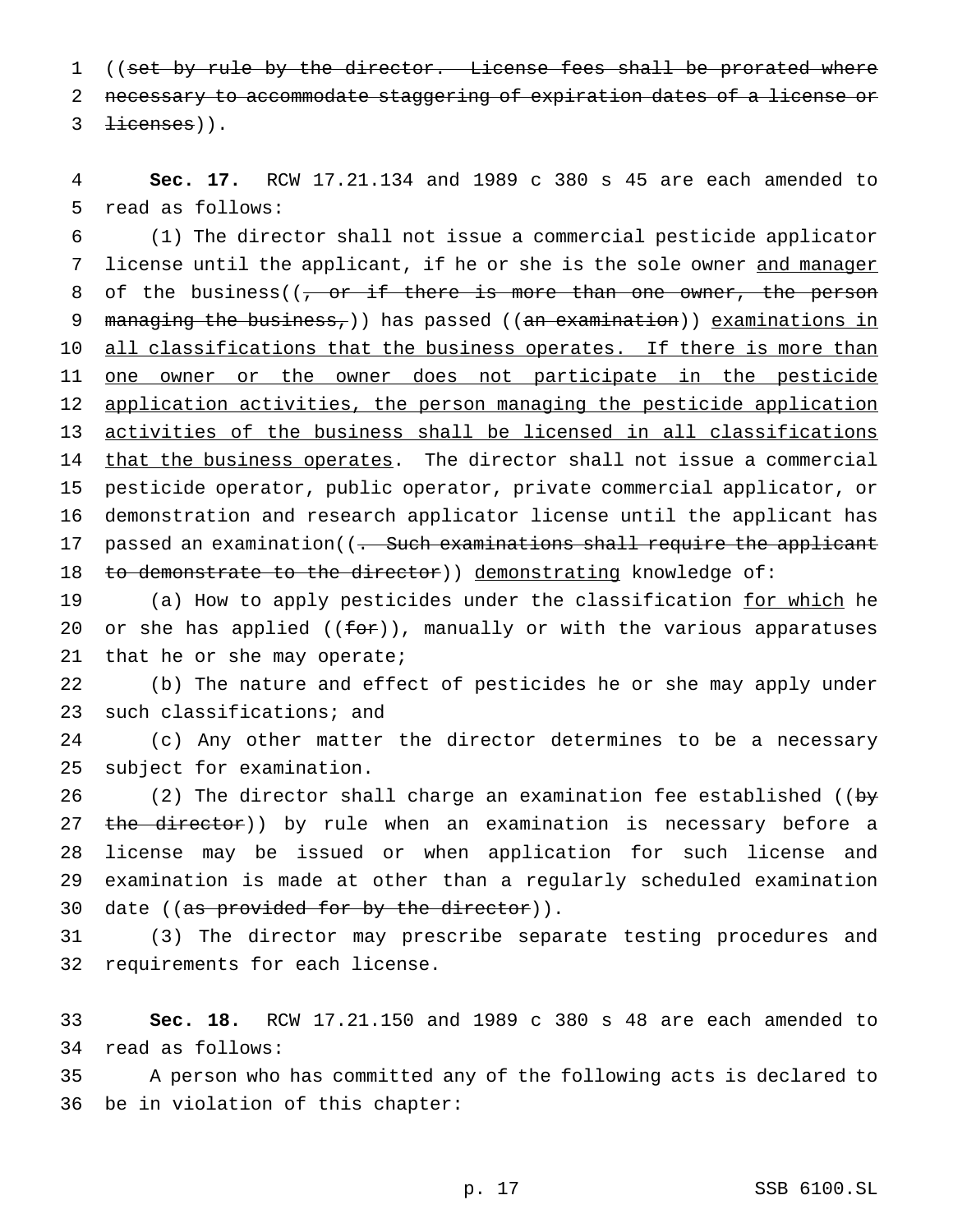(1) Made false or fraudulent claims through any media, misrepresenting the effect of materials or methods to be utilized;

(2) Applied worthless or improper ((materials)) pesticides;

(3) Operated a faulty or unsafe apparatus;

(4) Operated in a faulty, careless, or negligent manner;

 (5) Refused or neglected to comply with the provisions of this chapter, the rules adopted hereunder, or of any lawful order of the director including a final order of the director directing payment of 9 a civil penalty. In an adjudicative proceeding arising from the 10 department's denial of a license for failure to pay a civil penalty the 11 subject shall be limited to whether the payment was made and the 12 proceeding may not be used to collaterally attack the final order;

 (6) Refused or neglected to keep and maintain the pesticide 14 application records required by rule, or to make reports when and as required;

(7) Made false or fraudulent records, invoices, or reports;

17 (8) ((Engaged in the business of applying a pesticide without having an appropriately licensed person in direct "on-the-job" 19 supervision)) Acted as a certified applicator without having provided direct supervision to an unlicensed person as defined in RCW 21 17.21.020(12);

 (9) Operated an unlicensed apparatus or an apparatus without a license plate issued for that particular apparatus;

 (10) Used fraud or misrepresentation in making an application for a license or renewal of a license;

 (11) Is not qualified to perform the type of pest control under the conditions and in the locality in which he or she operates or has operated, regardless of whether or not he or she has previously passed a pesticide license examination;

 (12) Aided or abetted a licensed or an unlicensed person to evade the provisions of this chapter, combined or conspired with such a licensed or an unlicensed person to evade the provisions of this chapter, or allowed one's license to be used by an unlicensed person; (13) Knowingly made false, misleading or erroneous statements or reports during or after an inspection concerning any infestation or infection of pests found on land or in connection with any pesticide complaint or investigation;

 (14) Impersonated any state, county or city inspector or official;  $((\theta \cdot \hat{r}))$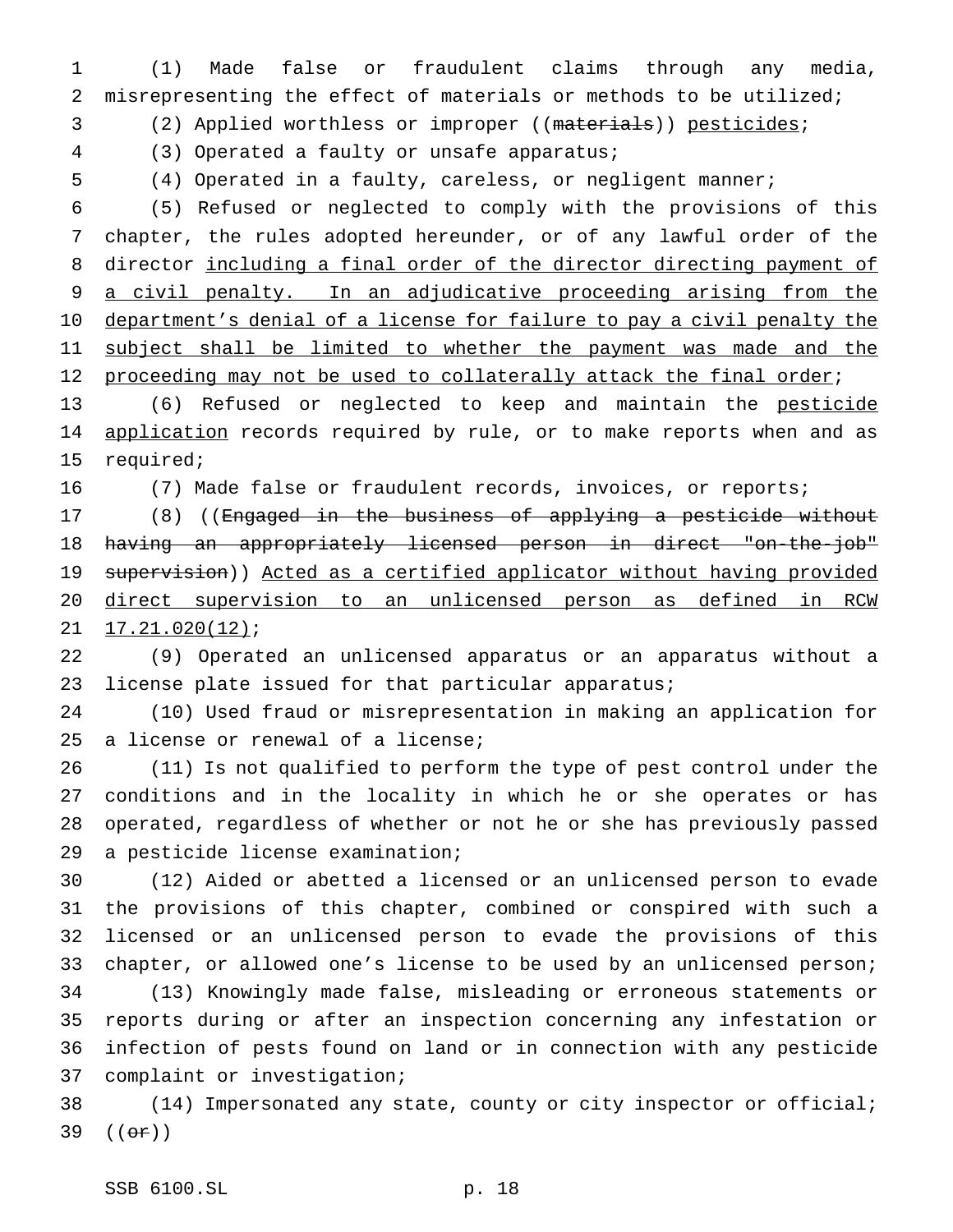(15) ((Used or supervised the use of a)) Applied a restricted use 2 pesticide ((restricted to use by certified applicators)) without having 3 a certified applicator in direct supervision( $(-)$ );

 (16) Operated a commercial pesticide application business: (a) Without an individual licensed as a commercial pesticide applicator or (b) with a licensed commercial pesticide applicator not licensed in the classification or classifications in which the business operates; or (17) Operated as a commercial pesticide applicator without meeting

 the financial responsibility requirements including not having a properly executed financial responsibility insurance certificate or 11 surety bond form on file with the department.

 **Sec. 19.** RCW 17.21.160 and 1989 c 380 s 49 are each amended to read as follows:

 The director shall not issue a commercial pesticide applicator license until the applicant has furnished evidence of financial 16 responsibility ((with the director consisting)).

 (1) Evidence of financial responsibility shall consist of either 18 ( $(\overline{ef})$ ) a surety bond; or a liability insurance policy or certification thereof, protecting persons who may suffer legal damages as a result of 20 the operations of the applicant( $($ : PROVIDED, That such)). The surety bond or liability insurance policy need not apply to damages or injury to agricultural crops, plants or land being worked upon by the applicant. The director shall not accept a surety bond or liability insurance policy except from authorized insurers in this state or if 25 placed as a surplus line as provided for in chapter  $48.15$  RCW( $\left(\frac{1}{2}, \frac{1}{2}\right)$ 26 enacted or hereafter amended)).

 (2) Evidence of financial responsibility shall be supplied to the department on a financial responsibility insurance certificate or 29 surety bond form (blank forms supplied by the department to the applicant).

 **Sec. 20.** RCW 17.21.170 and 1983 c 95 s 7 are each amended to read as follows:

 The following requirements apply to the amount of bond or insurance 34 required for commercial applicators:

35 (1) The amount of the surety bond or liability insurance, as provided for in RCW 17.21.160, shall be not less than fifty thousand dollars for property damage and public liability insurance, each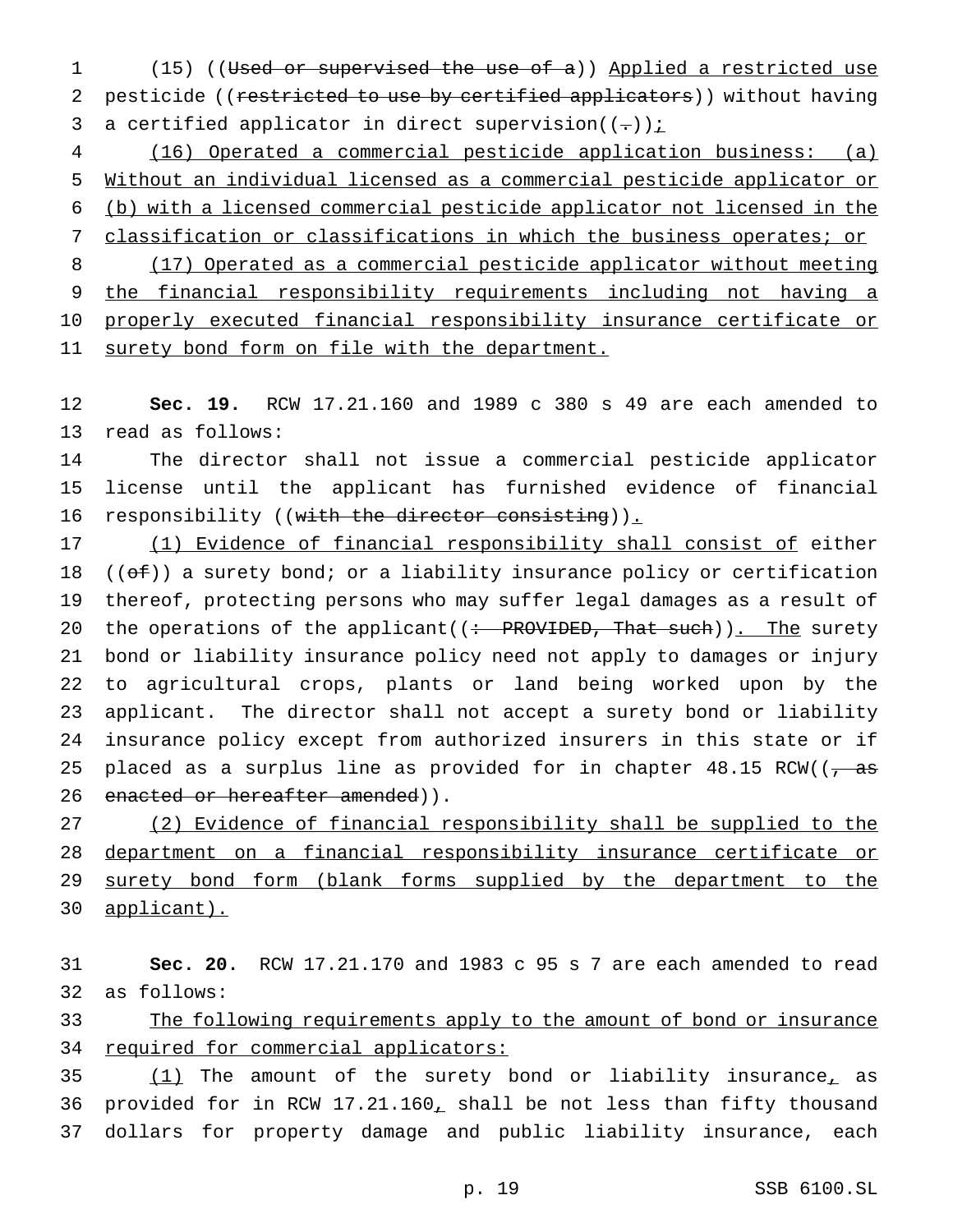separately, and including loss or damage arising out of the actual use of any pesticide. The surety bond or liability insurance shall be maintained at not less than that sum at all times during the licensed period.

 (2) The property damage portion of this requirement may be waived by the director if it can be demonstrated by the applicant that all applications performed under this license occur under confined 8 circumstances and on property owned or leased by the applicant.

9 (3) The director shall be notified ten days before any reduction of 10 insurance coverage at the request of the applicant or cancellation of 11 the surety bond or liability insurance by the surety or insurer and by 12 the insured.

13 (4) The total and aggregate of the surety and insurer for all claims is limited to the face of the bond or liability insurance policy. The director may accept a liability insurance policy or surety bond in the proper sum which has a deductible clause in an amount not exceeding five thousand dollars for all applicators for the total amount of liability insurance or surety bond required by this section, but if the applicant has not satisfied the requirement of the deductible amount in any prior legal claim the deductible clause shall not be accepted by the director unless the applicant furnishes the director with a surety bond or liability insurance which shall satisfy the amount of the deductible as to all claims that may arise in his application of pesticides.

 **Sec. 21.** RCW 17.21.180 and 1989 c 380 s 50 are each amended to read as follows:

 The commercial pesticide applicator license shall, whenever the licensee's surety bond or insurance policy is reduced below the 29 requirements of RCW 17.21.170 or whenever the commercial applicator has not supplied evidence of financial responsibility, as required by RCW 31 17.21.160 and 17.21.170, by the expiration date of the previous policy 32 or surety bond, be automatically suspended until such licensee's surety bond or insurance policy again meets the requirements of RCW 34 17.21.170((: PROVIDED, That)). In addition, the director may pick up such licensee's license plates during such period of automatic 36 suspension and return them only at such time as the ((said)) licensee 37 has furnished ((the director with)) written proof that he or she is in compliance with the provisions of RCW 17.21.170.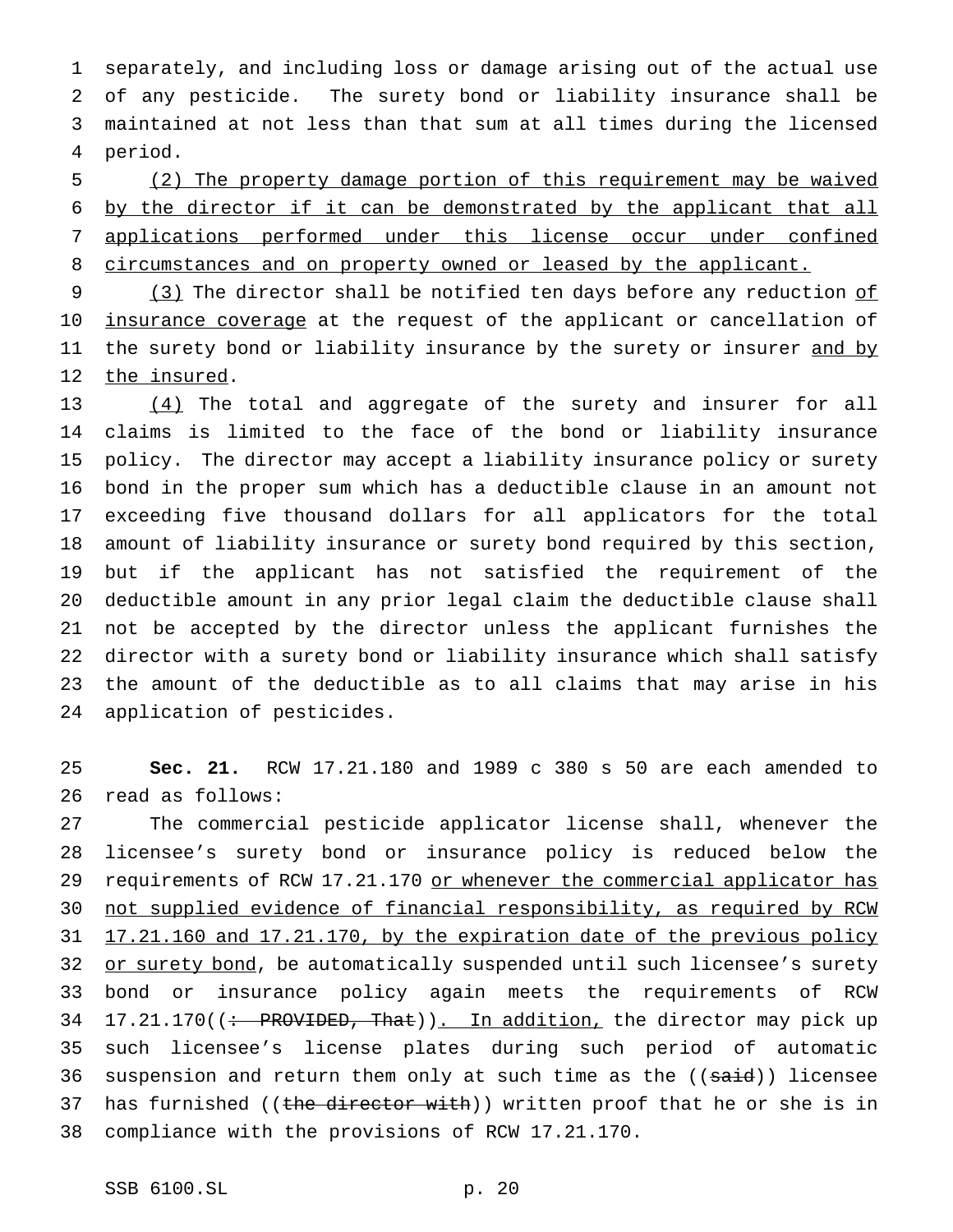**Sec. 22.** RCW 17.21.190 and 1991 c 263 s 1 are each amended to read as follows:

 Any person suffering property loss or damage resulting from the use or application by others of any pesticide shall file with the director 5 a verified report of loss ((setting)).

 (1) The report shall set forth, so far as known to the claimant, the following:

8 ( $(\frac{1}{2})$ ) (a) The name and address of the claimant((-))<u>;</u>

9  $((+2))$   $(b)$  The type, kind, property alleged to be injured or 10 damaged $((-))i$ 

11  $((+3))$   $(c)$  The name of the person applying the pesticide and 12 allegedly responsible( $(-)$ ) *i* and

13 ( $(\frac{4}{4})$ )  $\underline{d}$  The name of the owner or occupant of the property for whom such application of the pesticide was made.

15 (2) The report shall be filed within thirty days from the time that the property loss or damage becomes known to the claimant. If a growing crop is alleged to have been damaged, the report shall be filed prior to harvest of fifty percent of that crop, unless the loss or damage was not then known. The department shall establish time periods by rule to determine investigation response time. Time periods shall range from immediate to forty-eight hours to initiate an investigation, depending on the severity of the damage.

 (3) Any person filing a report of loss under this section shall cooperate with the department in conducting an investigation of such a report and shall provide the department or authorized representatives of the department access to any affected property and any other necessary information relevant to the report. If a claimant refuses to cooperate with the department, the report shall not be acted on by the department.

 $(4)$  The filing of ((such)) a report or the failure to file ((such)) a report need not be alleged in any complaint which might be filed in a court of law, and the failure to file the report shall not be considered any bar to the maintenance of any criminal or civil action. (5) The failure to file ((such)) a report shall not be a violation of this chapter. However, if the person failing to file such report is the only one suffering loss from such use or application of a pesticide by a pesticide applicator or operator, the director may refuse to act upon the complaint.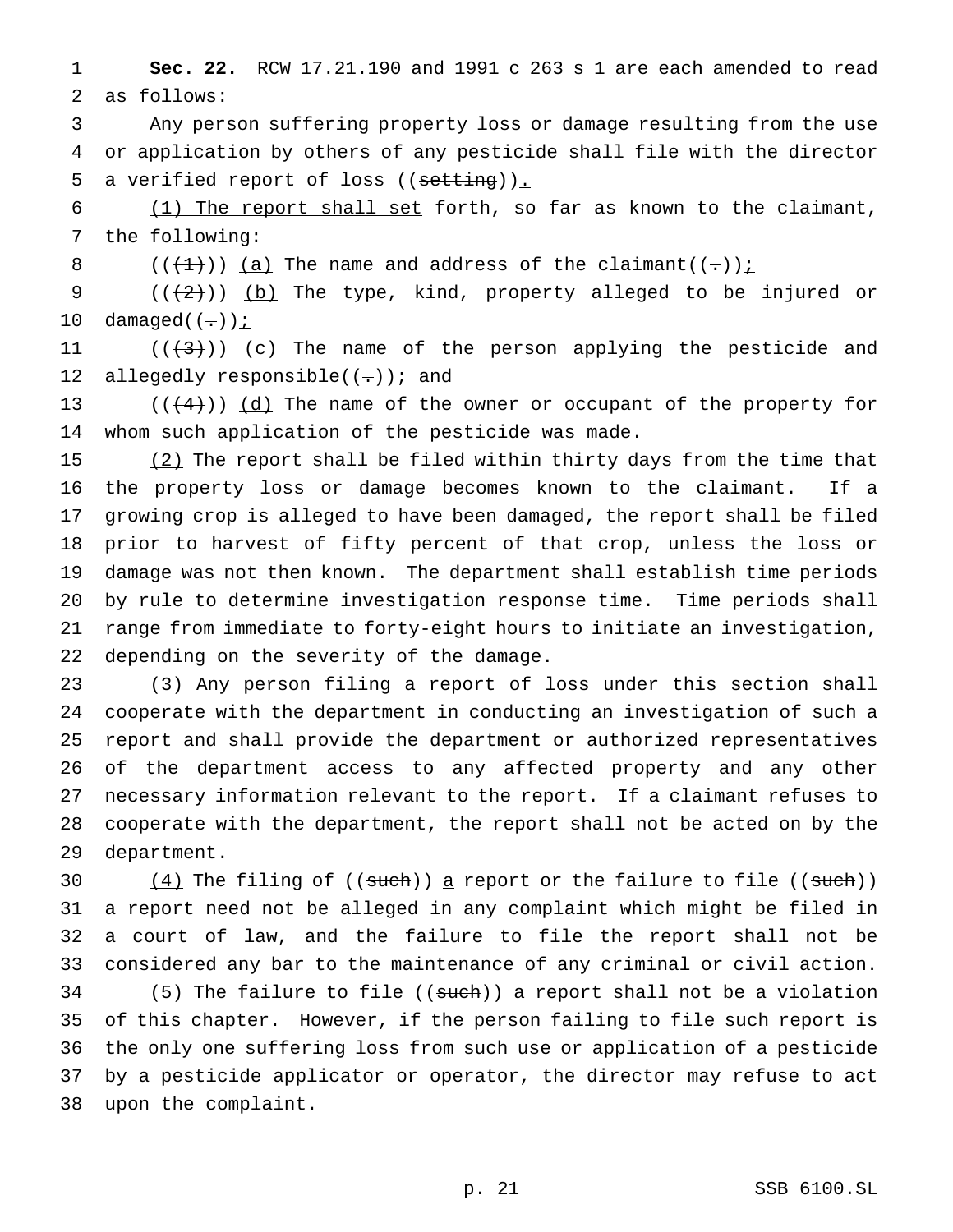1 **Sec. 23.** RCW 17.21.200 and 1992 c 170 s 9 are each amended to read 2 as follows:

3 The provisions of this chapter relating to commercial pesticide 4 applicator licenses and requirements for their issuance shall not apply 5 to:

6 (1) Any forest landowner, or his or her employees, applying 7 pesticides with ground apparatus or manually, on his or her own lands 8 or any lands or rights of way under his or her controli or  $((\pm \theta))$ 

 (2) Any farmer owner of ground apparatus applying pesticides for himself or herself or if applied on an occasional basis not amounting to a principal or regular occupation without compensation other than trading of personal services between producers of agricultural 13 commodities on the land of another person<sub>i</sub> or  $((\pm \theta))$ 

14 (3) Any grounds maintenance person conducting grounds maintenance 15 on an occasional basis not amounting to a regular occupation; or

16 (4) Persons who apply pesticides as an incidental part of their 17 business, such as dog grooming services or such other businesses as 18 shall be identified by the director.

19 However, persons exempt under this section shall not use restricted 20 use pesticides ((restricted to use by certified applicators)) and shall 21 not advertise or publicly hold themselves out as pesticide applicators.

22 **Sec. 24.** RCW 17.21.203 and 1981 c 297 s 23 are each amended to 23 read as follows:

24  $((+1))$  The licensing provisions of this chapter shall not apply to 25 research personnel of federal, state, county, or municipal agencies 26 when performing pesticide research in their official capacities( $($ : 27 PROVIDED, That)), however when such persons are applying restricted use 28 pesticides ((restricted to use by certified applicators)), they shall 29 be licensed as public operators.

30 (((2) The licensing provisions of this chapter shall not apply to 31 any other person when applying pesticides to small experimental plots 32 for research purposes when no charge is made for the pesticide and its 33 application: PROVIDED, That if such persons are not provided for in 34 subsection (1) of this section and are applying pesticides restricted 35 to use by certified applicators, they shall be required to be licensed 36 as demonstration and research applicators in accordance with RCW 37 <del>17.21.129, but shall be exempt from the requirements of RCW 17.21.160,</del> 38 17.21.170, and 17.21.180.)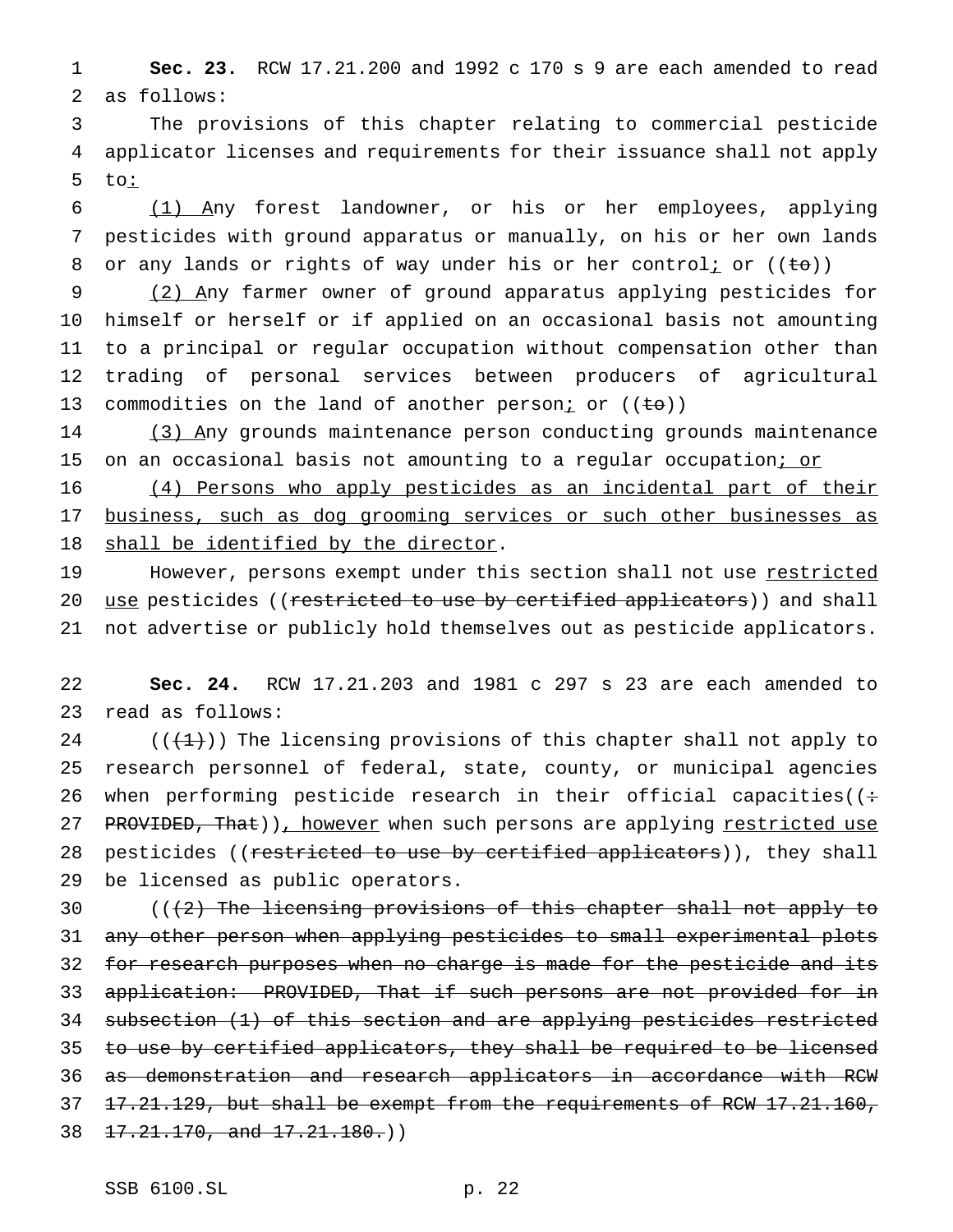**Sec. 25.** RCW 17.21.220 and 1993 sp.s. c 19 s 9 are each amended to read as follows:

 (1) All state agencies, municipal corporations, and public utilities or any other governmental agency shall be subject to the provisions of this chapter and rules adopted thereunder concerning the application of pesticides.

 (2) It shall be unlawful for any employee of a state agency, municipal corporation, public utility, or any other government agency 9 to use or to supervise the use of any restricted use pesticide 10 ((restricted to use by certified applicators)), or any pesticide by means of an apparatus, without having obtained a public operator license from the director. A license fee of seventeen dollars shall be paid before a public operator license may be issued. The license fee shall not apply to public operators licensed and working in the health 15 vector field. ((Public operator licenses shall expire annually on a 16 date set by rule by the director. License fees shall be prorated where 17 necessary to accommodate staggering of expiration dates of a license or 18 <del>licenses.</del>)) The public operator license shall be valid only when the operator is acting as an employee of a government agency.

 (3) The jurisdictional health officer or his or her duly authorized representative is exempt from this licensing provision when applying 22 pesticides that are not restricted ((to use by certified applicators)) 23 use pesticides to control pests other than weeds.

 (4) Such agencies, municipal corporations and public utilities shall be subject to legal recourse by any person damaged by such application of any pesticide, and such action may be brought in the county where the damage or some part thereof occurred.

 **Sec. 26.** RCW 17.21.230 and 1989 c 380 s 54 are each amended to read as follows:

30 (1) There is hereby created a pesticide advisory board consisting 31 of ((three)) four licensed pesticide applicators residing in the state 32 (one shall be licensed to operate agricultural ground apparatus, one 33 shall be an urban landscape applicator, one shall be licensed to operate aerial apparatus, and one shall be licensed for structural pest control), one licensed pest control consultant, one licensed pesticide dealer manager, one entomologist in public service, one toxicologist in public service, one pesticide coordinator from Washington State University, one member from the agricultural chemical industry, one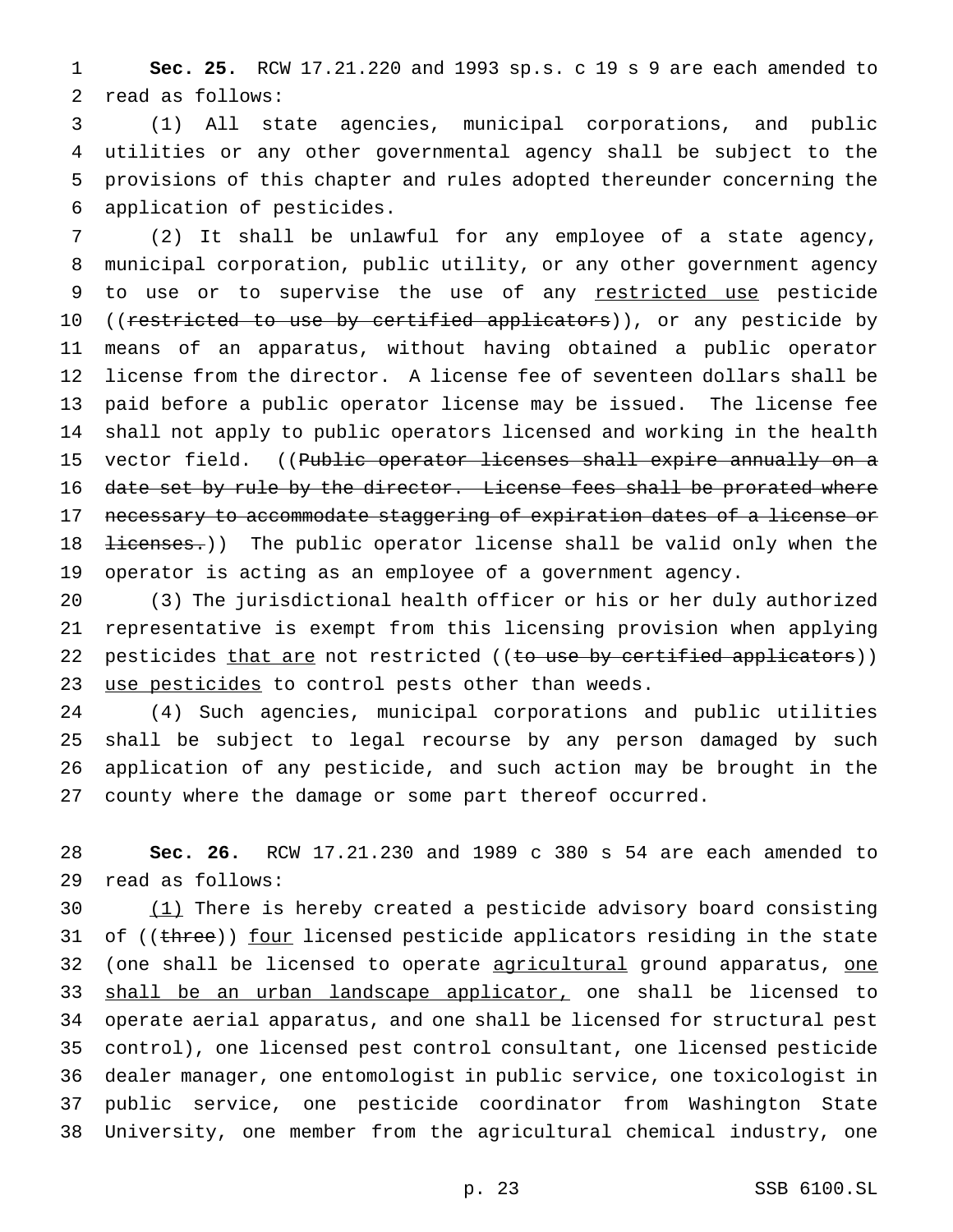member from the food processing industry, one member representing agricultural labor, one health care practitioner in private practice, 3 ((one)) two members from the environmental community, one producer of aquacultural products, and two producers of agricultural crops or 5 products on which pesticides are applied ((or which may be affected by the application of pesticides)).

7 (2) Such members shall be appointed by the ((governor)) director 8 for terms of four years and may be appointed for successive four-year 9 terms at the discretion of the ((governor. The governor)) director. 10 The terms shall be staggered so that approximately one-fourth of the 11 terms expire on June 30 of each calendar year. In making appointments, 12 the director shall seek nominations from affected agricultural and 13 environmental groups. The director may remove any member of the 14 pesticide advisory board prior to the expiration of his or her term of 15 appointment for cause. The pesticide advisory board shall also include 16 the following nonvoting members: The director of the department of 17 labor and industries or a duly authorized representative, the 18 environmental health specialist from the ((division of health of the 19 department of social and health services)) department of health, the 20 ((supervisor)) assistant director of the ((chemical)) pesticide 21 management division of the department, and the directors, or their 22 appointed representatives, of the department((s)) of ((wildlife, 23 fisheries)) fish and wildlife, natural resources, and ecology.

24 **Sec. 27.** RCW 17.21.240 and 1989 c 380 s 55 are each amended to 25 read as follows:

26 Upon the death, resignation or removal for cause of any member of 27 the pesticide advisory board, the ((governor)) director shall attempt 28 to fill such vacancy, within thirty days of its creation, for the 29 remainder of its term in the manner herein prescribed for appointment 30 to the board.

31 **Sec. 28.** RCW 17.21.260 and 1989 c 380 s 57 are each amended to 32 read as follows:

33 The pesticide advisory board shall elect one of its members 34 ((chairman)) as chair. The members of the board shall meet at such 35 time and at such place as shall be specified by the call of the 36 director, ((chairman)) chair, or a majority of the board.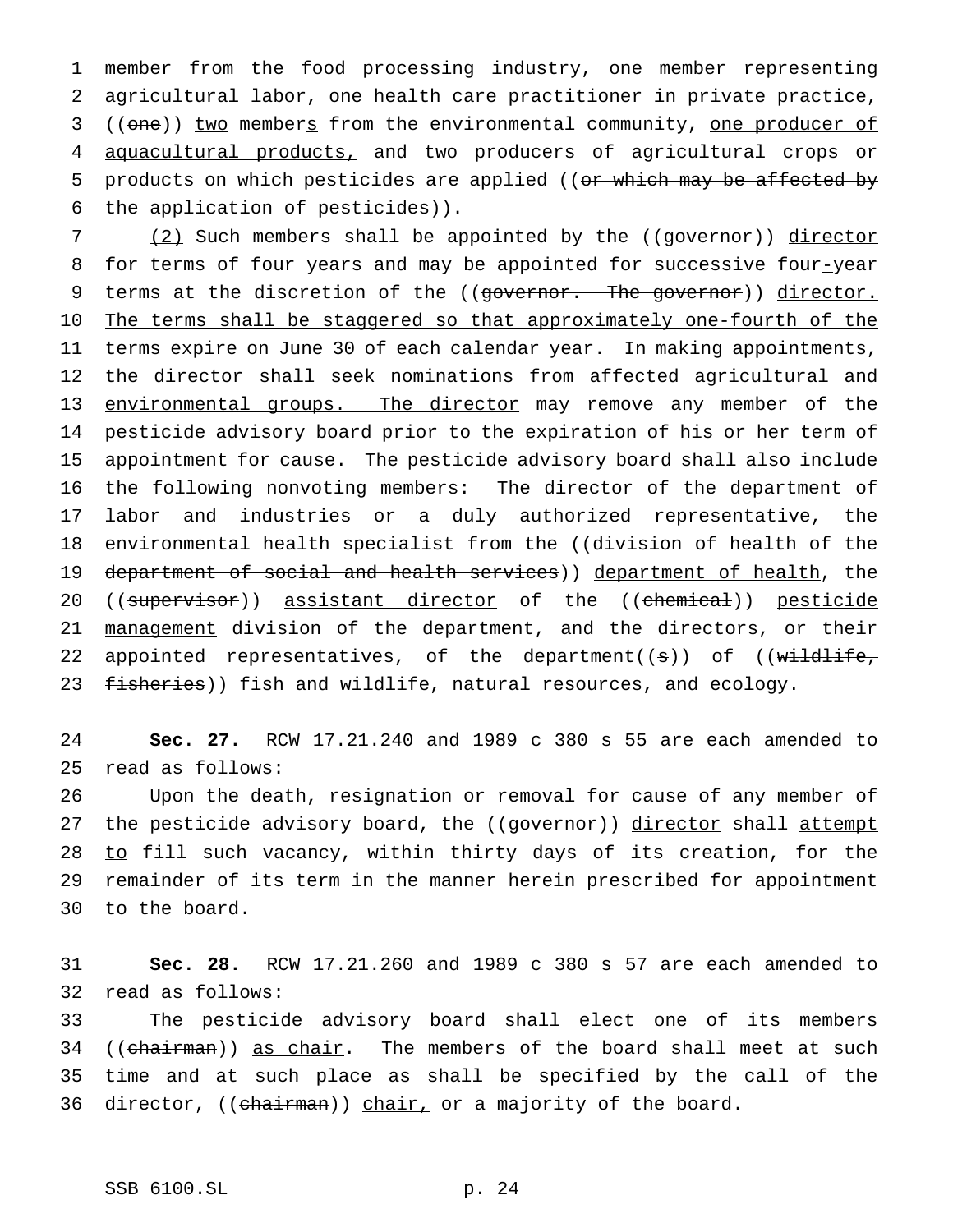**Sec. 29.** RCW 17.21.280 and 1989 c 380 s 59 are each amended to read as follows:

 All moneys collected under the provisions of this chapter shall be 4 paid to the director and deposited in the agricultural local fund, RCW 5  $43.23.230$ , for use exclusively in the enforcement of this chapter( $($ : PROVIDED, That)). All fees, fines, forfeitures and penalties collected or assessed by a district court because of the violation of a state law 8 shall be remitted as provided in chapter 3.62 RCW ((as now exists or is 9 <del>later amended</del>)).

 **Sec. 30.** RCW 17.21.290 and 1989 c 380 s 60 are each amended to read as follows:

 All licensed apparatuses shall be identified by a license plate furnished by the director, at no cost to the licensee, which plate shall be affixed in a location and manner upon such apparatus as 15 prescribed ((by the director)) in rule.

 **Sec. 31.** RCW 17.21.360 and 1993 sp.s. c 19 s 10 are each amended to read as follows:

 Each registration and licensing fee under this chapter is increased by a surcharge of six dollars to be deposited in the agricultural local fund, provided that an additional one-time surcharge of five dollars shall be collected on January 1, 1990. The revenue raised by the imposition of this surcharge shall be used to assist in funding the pesticide incident reporting and tracking review panel, department of 24 ((social and health services')) health's pesticide investigations, and the department of agriculture's pesticide investigations.

 **Sec. 32.** RCW 17.21.400 and 1992 c 176 s 2 are each amended to read as follows:

 (1)(a) A certified applicator making a landscape application shall display the name and telephone number of the applicator or the applicator's employer on any power application apparatus. The applicator shall also carry the material safety data sheet for each pesticide being applied.

 (b) A certified applicator making a right of way application shall display the name and telephone number of the applicator or the applicator's employer and the words "VEGETATION MANAGEMENT APPLICATION"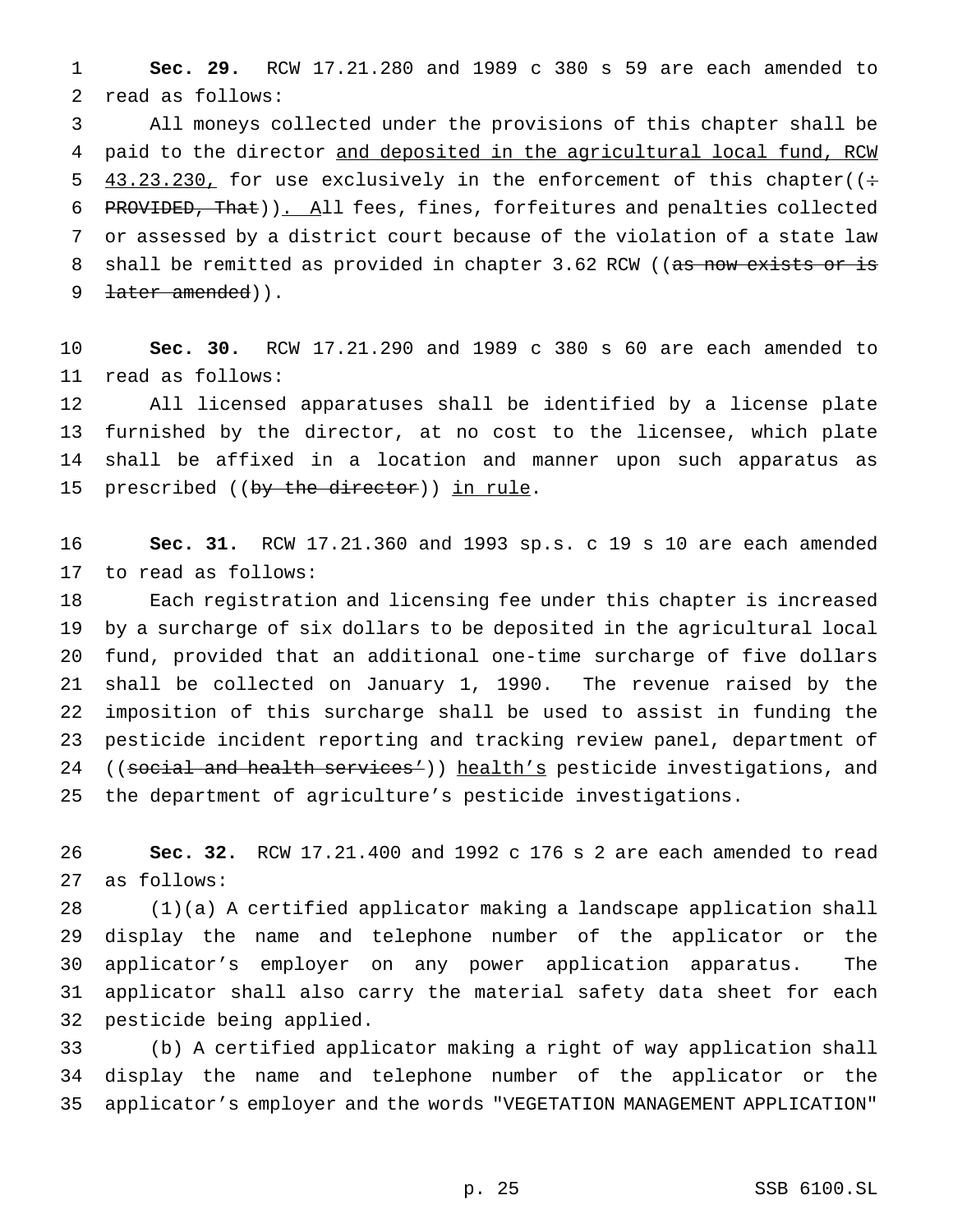on any power application apparatus. The applicator shall also carry the material safety data sheet for each pesticide being applied.

 (2) If a certified applicator receives a written request for 4 information on a landscape or right of way spray application, the applicator shall provide the requestor with the name or names of each pesticide applied and (a) a copy of the material safety data sheet for each pesticide; or (b) a pesticide fact sheet for each pesticide as developed or approved by the department.

 (3) The director shall adopt rules establishing the size and lettering requirements of the apparatus display signs required under this section.

 **Sec. 33.** RCW 17.21.410 and 1992 c 176 s 5 are each amended to read as follows:

(1) A certified applicator making a landscape application to:

 (a) Residential property shall at the time of the application place a marker at the usual point of entry to the property. If the application is made to an isolated spot that is not a substantial portion of the property, the applicator shall only be required to place a marker at the application site. If the application is in a fenced or otherwise isolated backyard, no marker is required.

 (b) Commercial properties such as apartments or shopping centers 22 shall at the time of application place a marker in a conspicuous location at or near each site being treated.

24 (c) A golf course shall at the time of the application place a marker at the first tee and tenth tee or post the information in a conspicuous location such as on a central message board.

27 (((e))) (d) A school, nursery school, or licensed day care shall at the time of the application place a marker at each primary point of entry to the school grounds.

30  $((\{d\})\)$  (e) A park, cemetery, rest stop, or similar property as may 31 be defined in rule shall at the time of the application place a marker at each primary point of entry.

 (2) An individual making a landscape application to a school grounds, nursery school, or licensed day care, and not otherwise covered by subsection (1) of this section, shall be required to comply with the posting requirements in subsection (1)(d) of this section.

37 (3) The marker shall be a minimum of four inches by five inches. It shall have the words: "THIS LANDSCAPE HAS BEEN TREATED BY" as the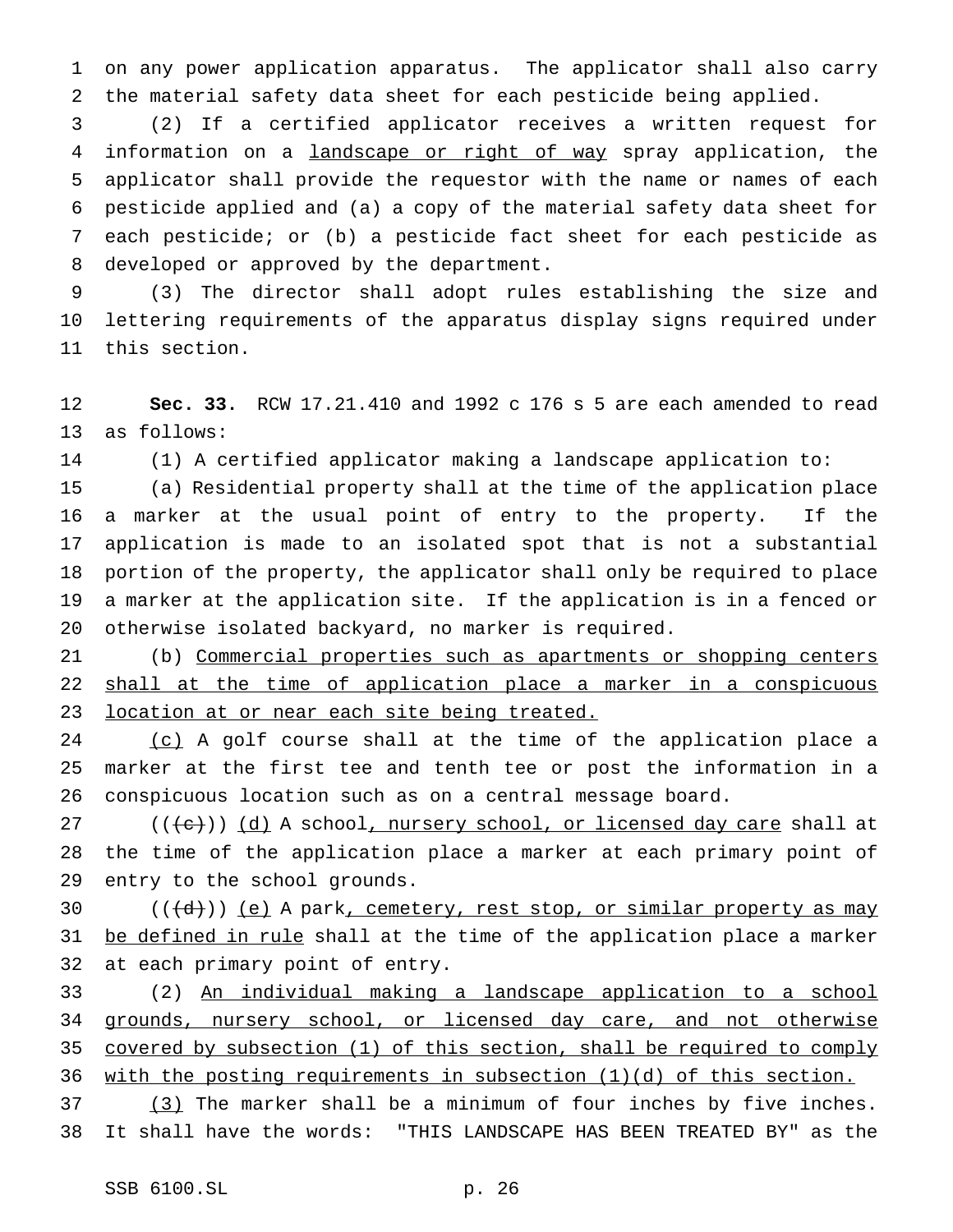1 headline and "FOR MORE INFORMATION PLEASE CALL" as the footer. Larger size requirements for markers may be established in rule for specific 3 applications. The company name and service mark with the applicator's telephone number where information can be obtained shall be included between the headline and the footer on the marker. The letters and service marks shall be printed in colors contrasting to the background.  $((+3))$   $(4)$  The property owner or tenant shall remove the marker 8 ((the day following the application)) according to the schedule 9 established in rule. A commercial applicator is not liable for the removal of markers by unauthorized persons or removal outside the

designated removal time.

12  $((+4))$  (5) A certified applicator who complies with this section cannot be held liable for personal property damage or bodily injury resulting from markers that are placed as required.

 **Sec. 34.** RCW 17.21.420 and 1992 c 176 s 3 are each amended to read as follows:

 (1) The department shall develop a list of pesticide-sensitive individuals. The list shall include any person with a documented pesticide sensitivity who submits information to the department on an application form developed by the department indicating the person's pesticide sensitivity.

 (2) An applicant for inclusion on the pesticide-sensitive list may apply to the department at any time and shall provide the department, on the department's form, the name, street address, and telephone number of the applicant and of each property owner with property abutting the applicant's principal place of residence. The pesticide sensitivity of an individual shall be certified by a physician who holds a valid license to practice medicine in this state. The lands listed on an application for inclusion on the pesticide-sensitive list shall constitute the pesticide notification area for that applicant. 31 For highway or road right of ways, a property abutting shall mean that portion of the property within one-half mile of the principal place of residence.

 (3) A person whose name has been included on the pesticide- sensitive list shall notify the department of a need to update the list as soon as possible after: (a) A change of address or telephone number; (b) a change in ownership of property abutting a pesticide-